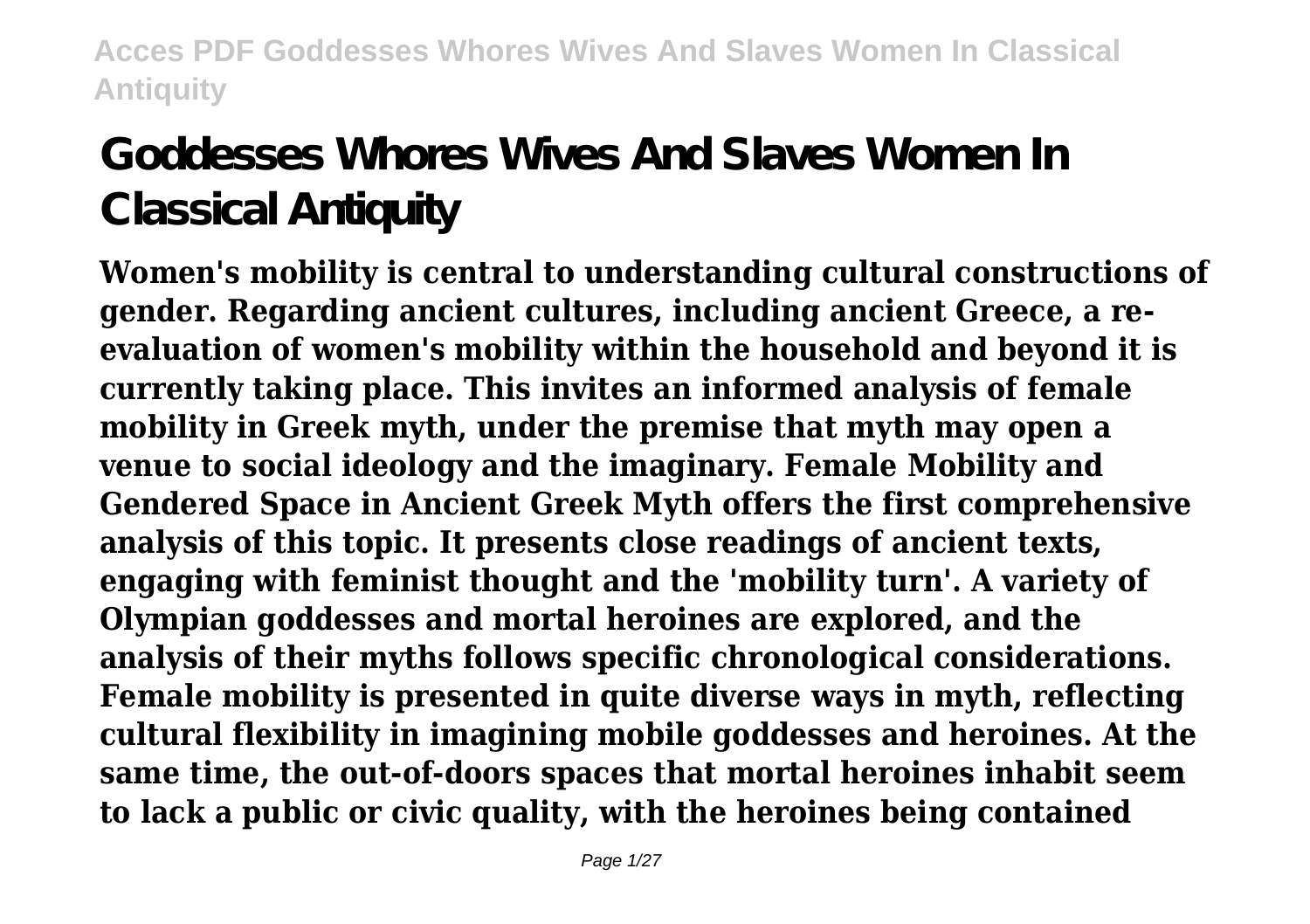**behind 'glass walls'. In this respect, myth seems to reproduce the cultural limitations of ancient Greek social ideology on mobility, inviting us to reflect not only on the limits of mythic imagination but also on the timelessness of Greek myth.**

**This unprecedented book, by one of Britain's leading intellectual historians, describes the intellectual impact that the study and consideration of the past has had in the western world over the past 2500 years, treating the practise of history not as an isolated pursuit but as an aspect of human society and an essential part of the cultural history of Europe and America. It magnificently brings to life the work of historians from the Greeks to the present, including Livy, Tacitus, Bede, Froissart, Clarendon, Gibbon, Macaulay, Michelet, Prescott and Parkman, explaining their distinctive qualities and allowing the modern reader to appreciate and enjoy them. But is also examines subjects as diverse as the new perspectives brought about by the rise of Rome, the interests of medieval chroniclers, the introduction into historical narratives of what the eighteenth century called 'sentiment', the effects of Romanticism and the emergence towards the end of the nineteenth century of an historical profession. It sets out to be not the** Page 2/27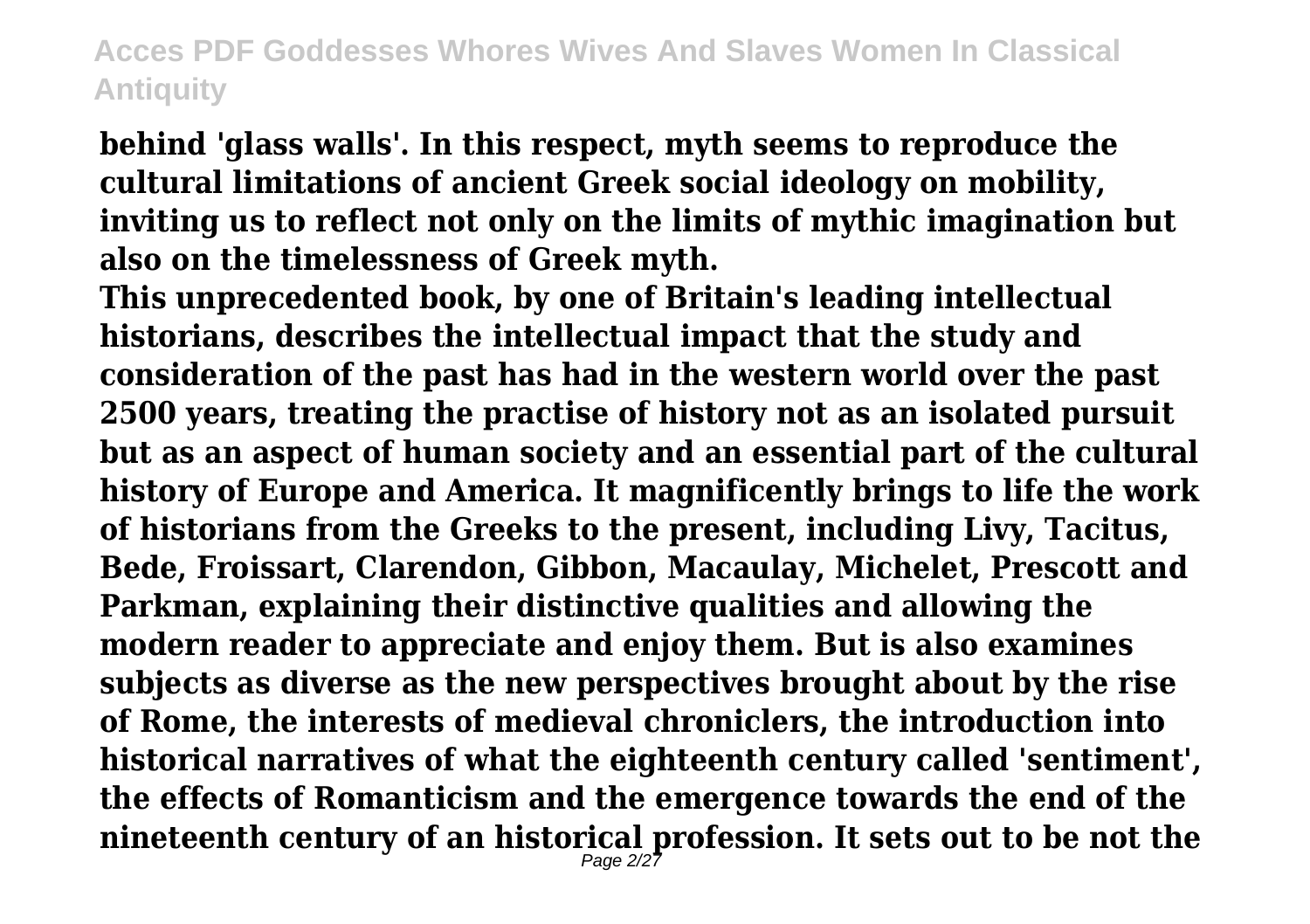**history of an academic discipline, but a history of choice: the choice of pasts, and the ways they have been demarcated, investigated, presented and even sometimes learned from as they have changed according to political, religious, cultural and (often most importantly) patriotic circumstances. The book also aims to change our perceptions of the main turning points in the history of history. It dispels persistent myths, such as that the ancient historians wrote only contemporary history and had a purely cyclical view of time, that the eighteenth century lacked understanding of the past and that the critical study of sources began only with Ranke in the nineteenth century. The ideas that historians have had about both their own times and their civilization emerge freshly and often unexpectedly. Burrow argues that looking at the history of history is one of the most interesting ways we can try to understand the past. Nothing on the scale of or with the ambition of his book has yet been attempted in English.**

**"This is the first book that focuses on Benjamin Franklin as a swimmer. Franklin thought swimming a valuable activity and swam whenever he could wherever he was. We can see Franklin's personality** Page 3/27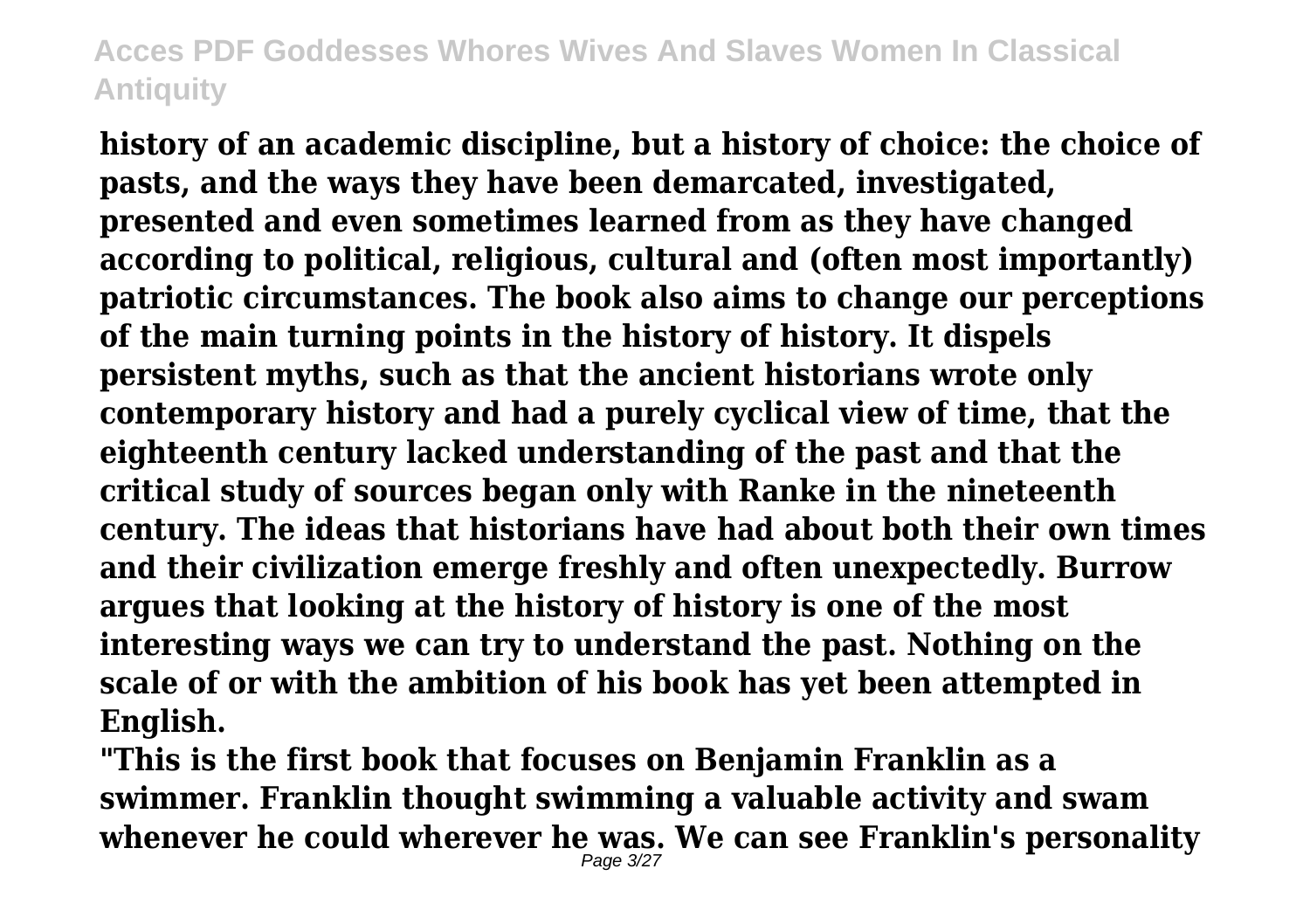**emerge through the lens of swimming, which offered him entrée into London society as a young man. The book includes excerpts from the journal of Benjamin Franklin Bache, Franklin's grandson"-- This is the first book-length examination of Spartan women, covering over a thousand years in the history of women from both the elite and lower classes. Classicist Sarah B. Pomeroy comprehensively analyzes ancient texts and archaeological evidence to construct the world of these elusive though much noticed females. Sparta has always posed a challenge to ancient historians because information about the society is relatively scarce. Most existing scholarship on Sparta concerns the military history of the city and its heavily male-dominated social structure--almost as if there were no women in Sparta. Yet perhaps the most famous of mythic Greek women, Menelaus' wife Helen, the cause of the Trojan War, was herself a Spartan. Written by one of the leading authorities on women in antiquity, Spartan Women reconstructs the lives and the world of Sparta's women, including how their status changed over time and how they held on to their surprising autonomy. Proceeding through the archaic, classical, Hellenistic, and Roman periods, Spartan Women includes discussions of education, family life,** Page 4/27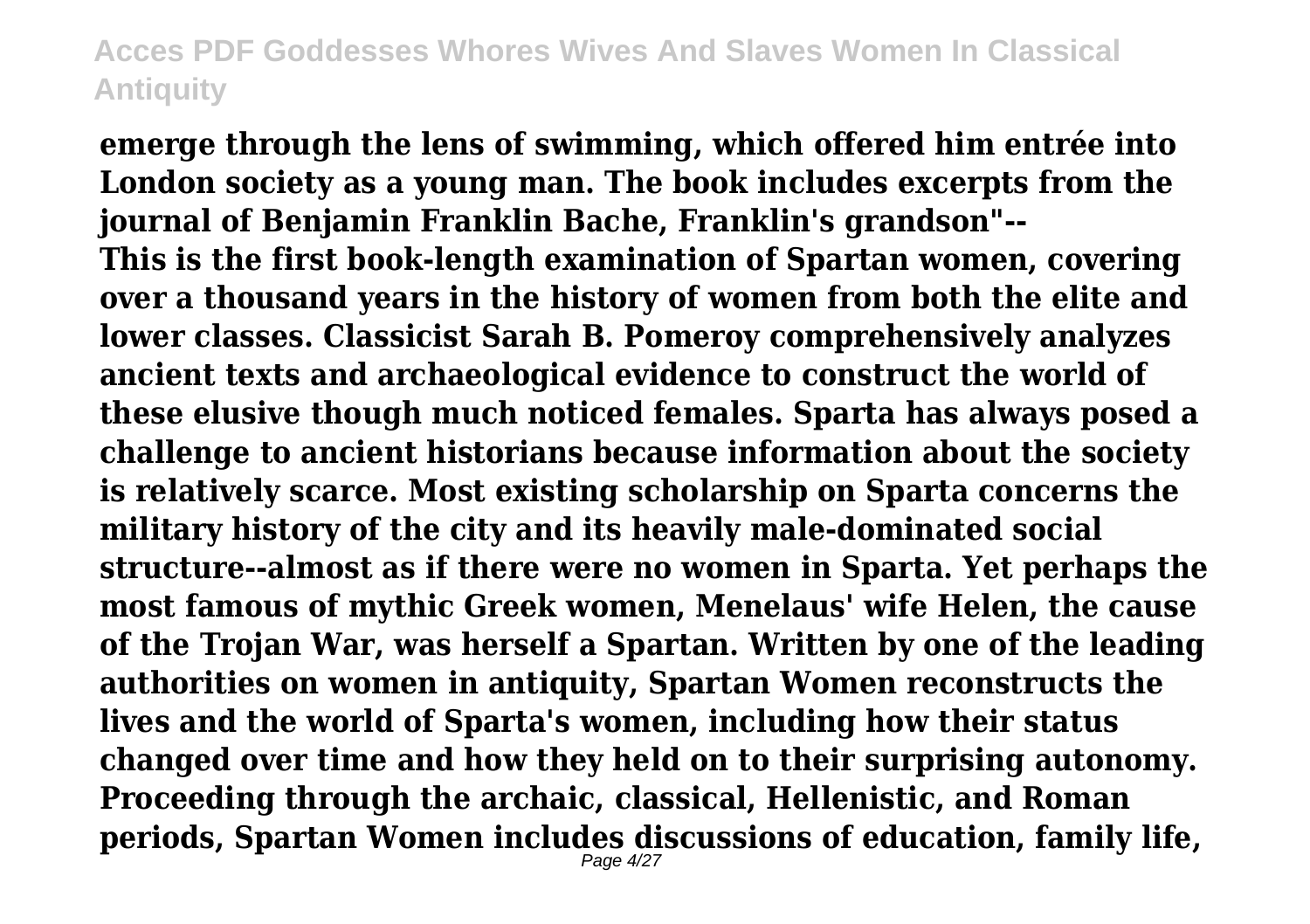#### **reproduction, religion, and athletics. Structuralism & Semiotics Helen of Troy Greek Prostitutes in the Ancient Mediterranean, 800 BCE–200 CE Antigone Rising Artist, Scientist, Adventurer A Sourcebook**

*In the first edition of "Women in Greek Myth," published in 1986, Mary R. Lefkowitz convincingly challenged narrow, ideological interpretations of the roles of female characters in Greek mythology. Where some scholars saw the Amazons as the last remnant of a forgotten matriarchy, Clytemnestra as a frustrated individualist, and Antigone as an oppressed revolutionary, Lefkowitz argued that such views were justified neither by the myths themselves nor by the relevant documentary evidence. Concentrating on those aspects of women's experience most often misunderstood - life apart from men, marriage, influence in politics, self-sacrifice and martyrdom, misogyny - she presented a far less negative account of the role of Greek women, both ordinary and extraordinary, as manifested in the central works of Greek literature. This updated and expanded edition includes six new chapters on such topics as heroic women in Greek epic, seduction and rape in Greek myth, and the parts played by women in ancient rites and festivals.Revisiting the original chapters* Page 5/27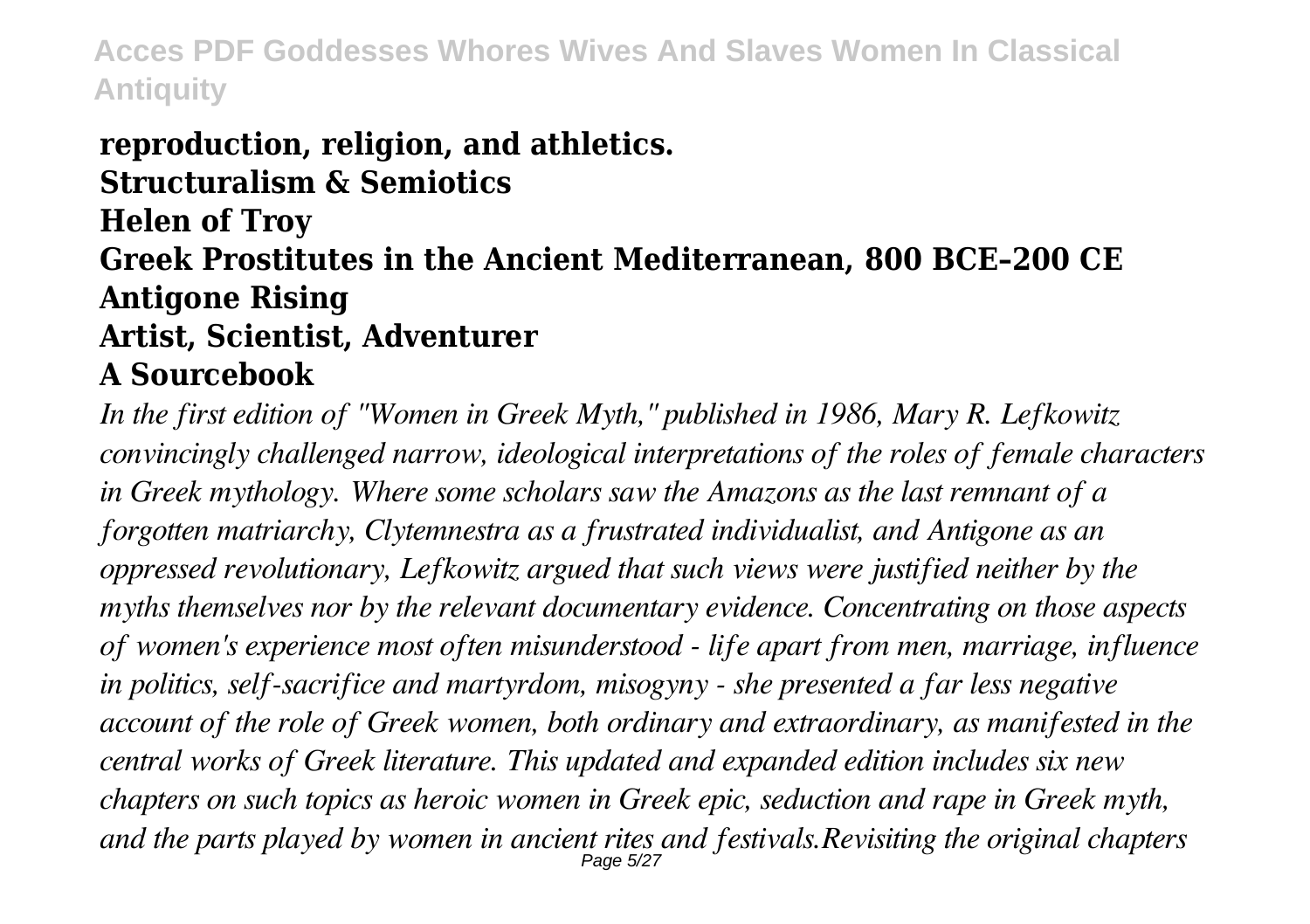*as well to incorporate two decades of more recent scholarship, Lefkowitz again shows that what Greek men both feared and valued in women was not their sexuality but their intelligence.*

*Using evidence from a wide array of sources, Sarah Pomeroy discusses women ranging from queens such as Arsinoë II and Cleopatra VII to Jewish slaves working on a Greek estate.*

*First published in 1994. Routledge is an imprint of Taylor & Francis, an informa company. Female power is explored in this online exhibition of one hundred Old Master paintings, prints, book illustrations, drawings, sculpture and decorative arts objects from the Renaissance and Baroque periods. Visual representations and real stories of women who ruled, including Athena, Aphrodite, Catherine de'Medici, Elizabeth I, Eve, Helen of Troy, and Joan of Arc are represented in this virtual tour of powerful women. Women and Politics in Ancient Rome*

*Prostitutes, outlaws, slaves, gladiators, ordinary men and women ... the Romans that history forgot*

*Images of Women in Antiquity Maria Sibylla Merian Benjamin Franklin, Swimmer An Illustrated History*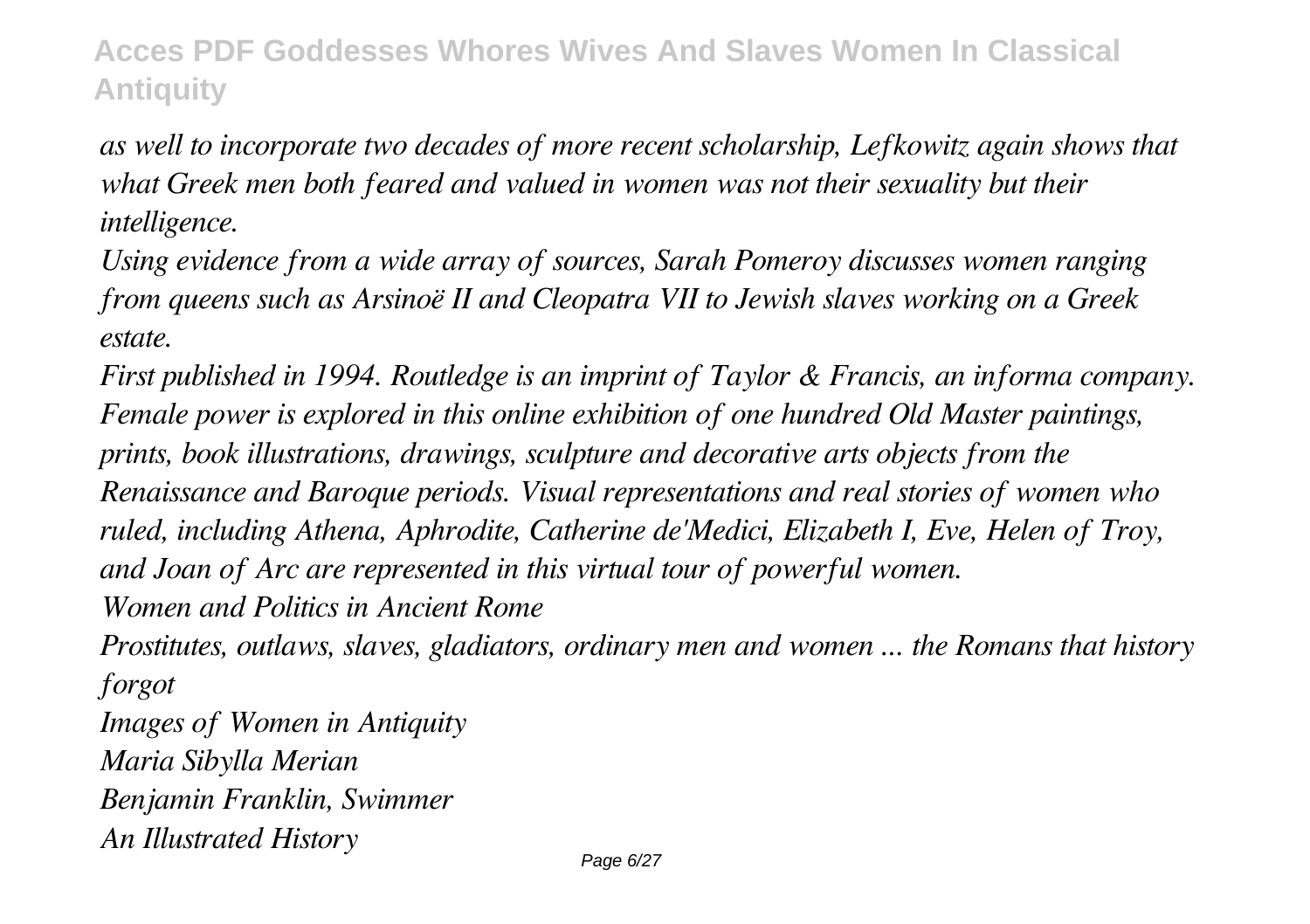*With this volume Sarah Pomeroy provides the first comprehensive study of the Greek family. Knowledge of the family and kin groups is fundamental to understanding the development of the political and legal framework of the polis, a community of oikoi ('families' or 'households') rather than of individual citizens. Pomeroy offers a highly original and authoritative account of the Greek family as a productive and reproductive social unit in Athens and elsewhere during the classical and Hellenistic periods, taking account of a mass of literary, inscriptional, archaeological, anthropological, and art-historical evidence. This book investigates how varying practices of gender shaped people's lives and experiences across the societies of ancient Greece and Rome. Exploring how gender was linked with other socio-political characteristics such as wealth, status, age and life-stage, as well as with individual choices, in the very different world of classical antiquity is fascinating in its own right. But later perceptions of ancient literature and art have profoundly influenced the development of gendered ideologies and hierarchies in the West, and influenced the study of gender itself. Questioning how best to untangle and interpret difficult sources is a key aim. This book exploits a wide range of archaeological, material cultural, visual, spatial, demographic, epigraphical and literary evidence to consider households, families, life-cycles and the engendering of time, legal and political institutions, beliefs about bodies, sex and sexuality, gender and space, the economic implications of engendered practices, and gender in religion and magic.*

*As any reader of the Symposium knows, the ancient Greek philosopher Socrates*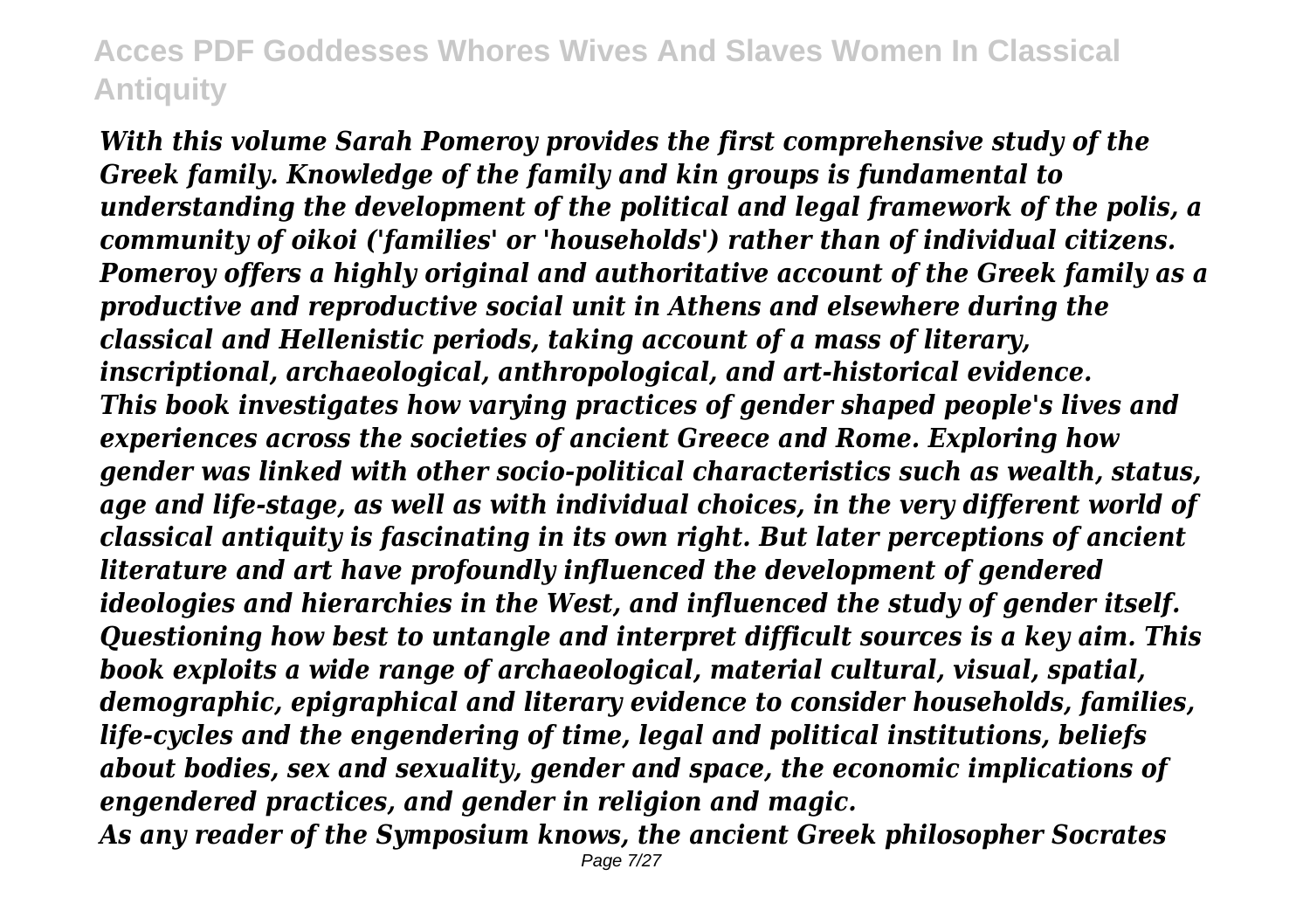*conversed over lavish banquets, kept watch on who was eating too much fish, and imbibed liberally without ever getting drunk. In other words, James Davidson writes, he reflected the culture of ancient Greece in which he lived, a culture of passions and pleasures, of food, drink, and sex before—and in concert with—politics and principles. Athenians, the richest and most powerful of the Greeks, were as skilled at consuming as their playwrights were at devising tragedies. Weaving together Greek texts, critical theory, and witty anecdotes, this compelling and accessible study teaches the reader a great deal, not only about the banquets and temptations of ancient Athens, but also about how to read Greek comedy and history.*

*Greek Prostitutes in the Ancient Mediterranean, 800 BCE–200 CE challenges the often-romanticized view of the prostitute as an urbane and liberated courtesan by examining the social and economic realities of the sex industry in Greco-Roman culture. Departing from the conventional focus on elite society, these essays consider the Greek prostitute as displaced foreigner, slave, and member of an urban underclass. The contributors draw on a wide range of material and textual evidence to discuss portrayals of prostitutes on painted vases and in the literary tradition, their roles at symposia (Greek drinking parties), and their place in the everyday life of the polis. Reassessing many assumptions about the people who provided and purchased sexual services, this volume yields a new look at gender, sexuality, urbanism, and economy in the ancient Mediterranean world. A History of Histories*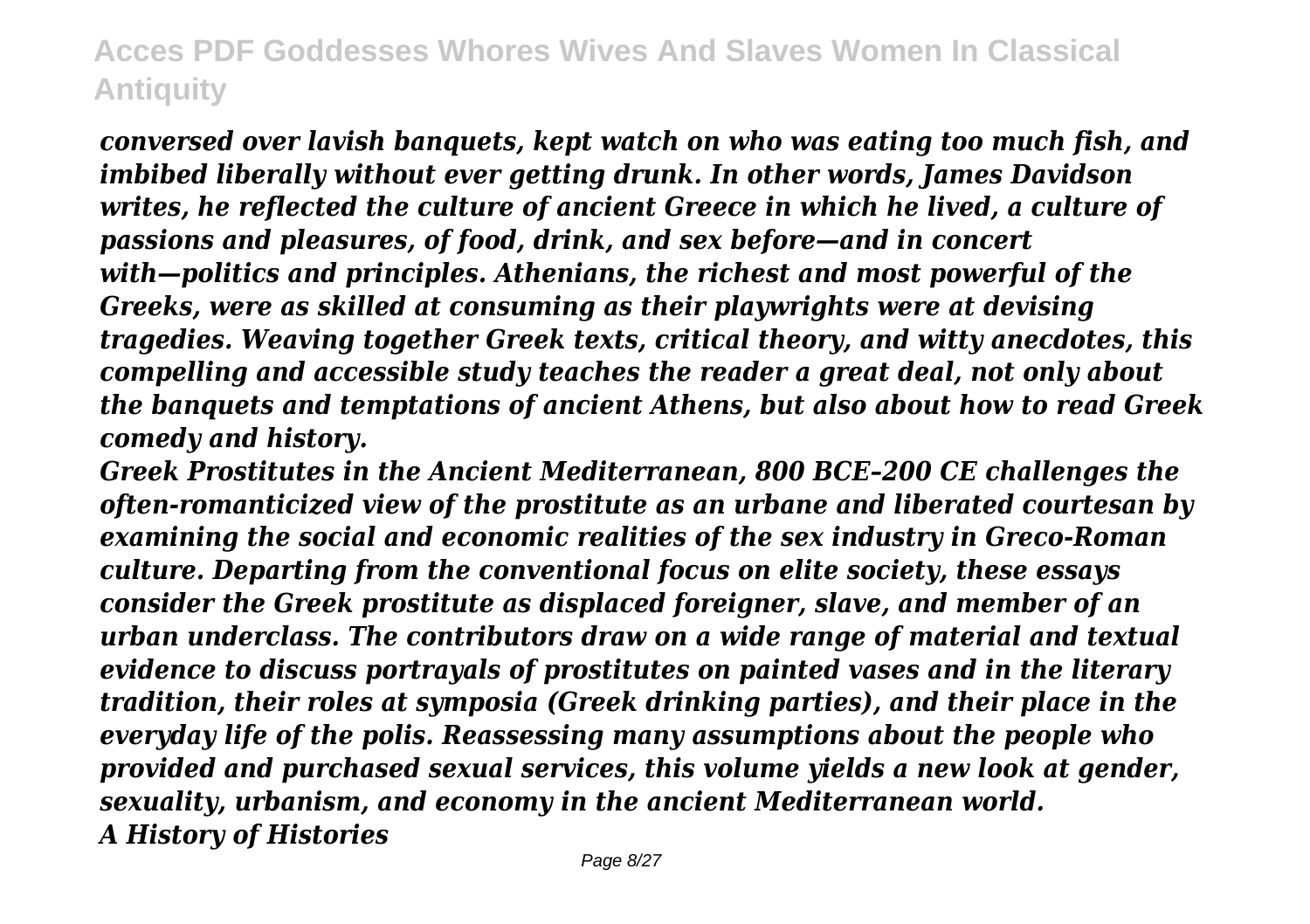*Goddesses, Whores, Wives a New Directions in the Study of Women in the Greco-Roman World Beauty, Myth, Devastation Women's History and Ancient History Goddesses, Whores, Wives, and Slaves Goddesses, Whores, Wives and SlavesWomen in Classical AntiquityRandom House Selected by Choice as a 2012 Outstanding Academic Title Awarded a 2012 PROSE Honorable Mention as a Single Volume Reference/Humanities & Social Sciences A Companion to Women in the Ancient World presents an interdisciplinary, methodologically-based collection of newlycommissioned essays from prominent scholars on the study of women in the ancient world. The first interdisciplinary, methodologically-based collection of readings to address the study of women in the ancient world Explores a broad range of topics relating to women in antiquity, including: Mother-Goddess Theory; Women in Homer, Pre-Roman Italy, the Near East; Women and the Family, the State, and Religion; Dress and Adornment; Female Patronage; Hellenistic Queens; Imperial Women; Women in Late Antiquity; Early Women Saints; and many more Thematically arranged to*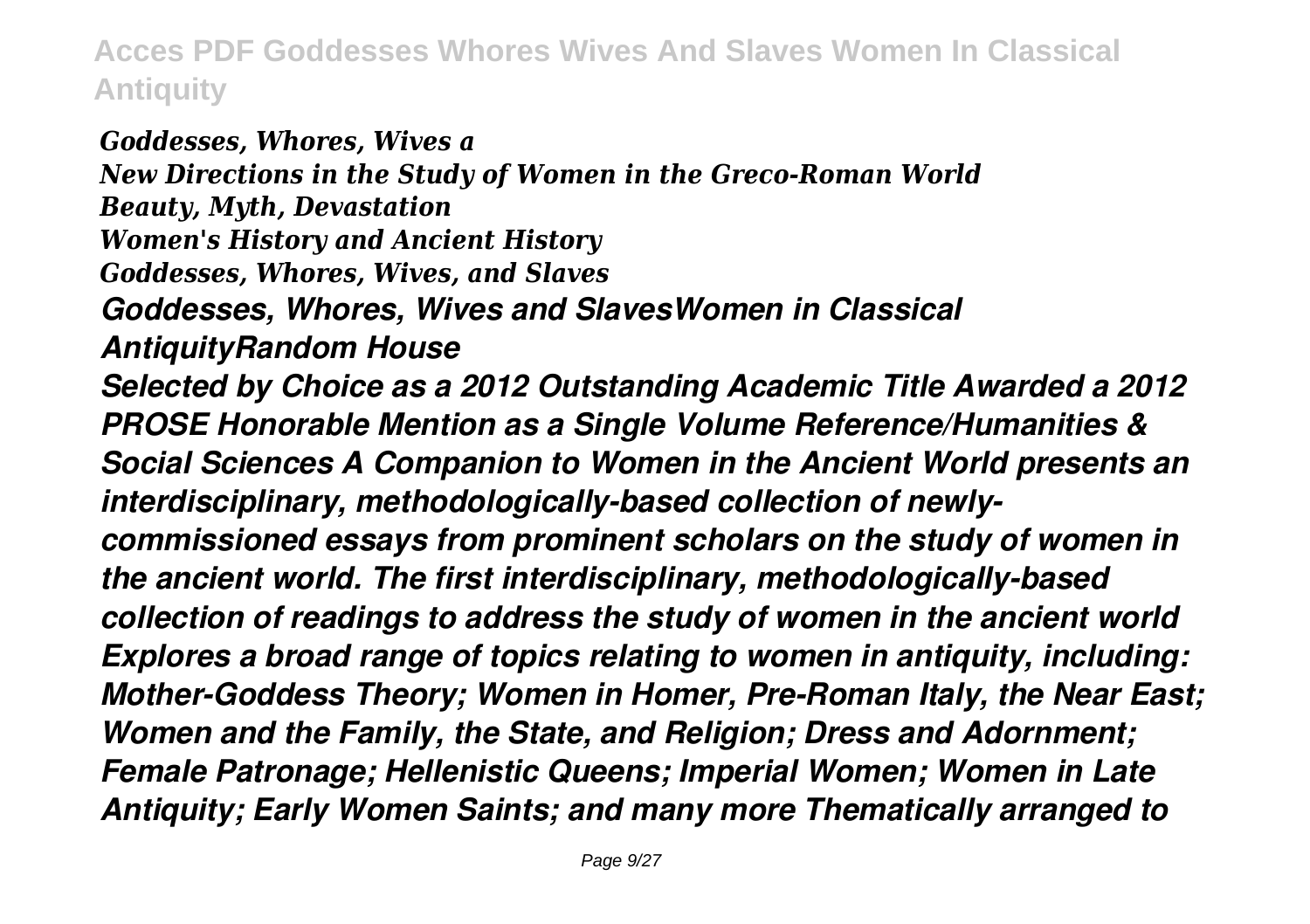*emphasize the importance of historical themes of continuity, development, and innovation Reconsiders much of the well-known evidence and preconceived notions relating to women in antiquity Includes contributions from many of the most prominent scholars associated with the study of women in antiquity*

*A witty, inspiring reckoning with the ancient Greek and Roman myths and their legacy, from what they can illuminate about #MeToo to the radical imagery of Beyoncé. The picture of classical antiquity most of us learned in school is framed in certain ways -- glossing over misogyny while omitting the seeds of feminist resistance. Many of today's harmful practices, like school dress codes, exploitation of the environment, and rape culture, have their roots in the ancient world. But in Antigone Rising, classicist Helen Morales reminds us that the myths have subversive power because they are told -- and read -- in different ways. Through these stories, whether it's Antigone's courageous stand against tyranny or the indestructible Caeneus, who inspires trans and gender queer people today, Morales uncovers hidden truths about solidarity, empowerment, and catharsis. Antigone Rising offers a fresh understanding of the stories we take for granted, showing how we can reclaim them to challenge the status quo,* Page 10/27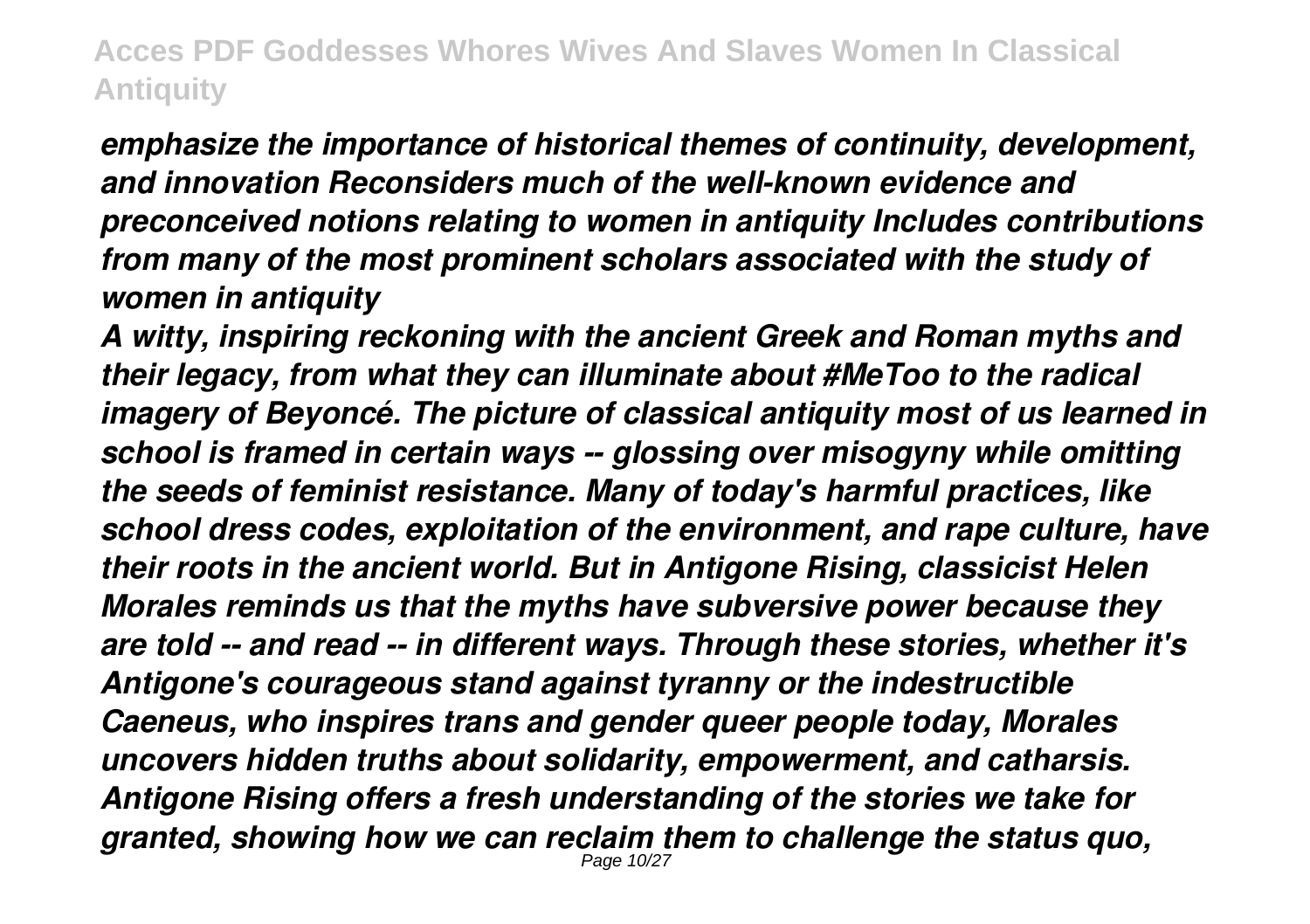*spark resistance, and rail against unjust regimes.*

*"This prose rendering of a poem from the late fourteenth century (or earlier) recounts an adventure undertaken by King Arthur's famous nephew, Sir Gawain. Brave and chivalrous, faithful to his word and ever-mindful of his honor, as well as that of others, Gawain represents the model of knightly grace. When a gigantic stranger clad in green armor bursts in on the Round Table assembly to issue a challenge, the gallant Gawain volunteers to do battle for his king. This parable blends pagan elements and Christian ethics to celebrate the virtue of forgiveness, and it is frequently assigned to classes in literature and history because of its short length and its excellent representation of chivalric tradition"--*

*The Fragments*

*The Murder of Regilla*

*Studying Gender in Classical Antiquity*

*The Tribune's Sister*

*Women in the Ancient World*

*Female Mobility and Gendered Space in Ancient Greek Myth*

*This is the first modern critical edition of the fragments of Euculus. Revised and updated throughout, the third edition of Ancient Greece presents the*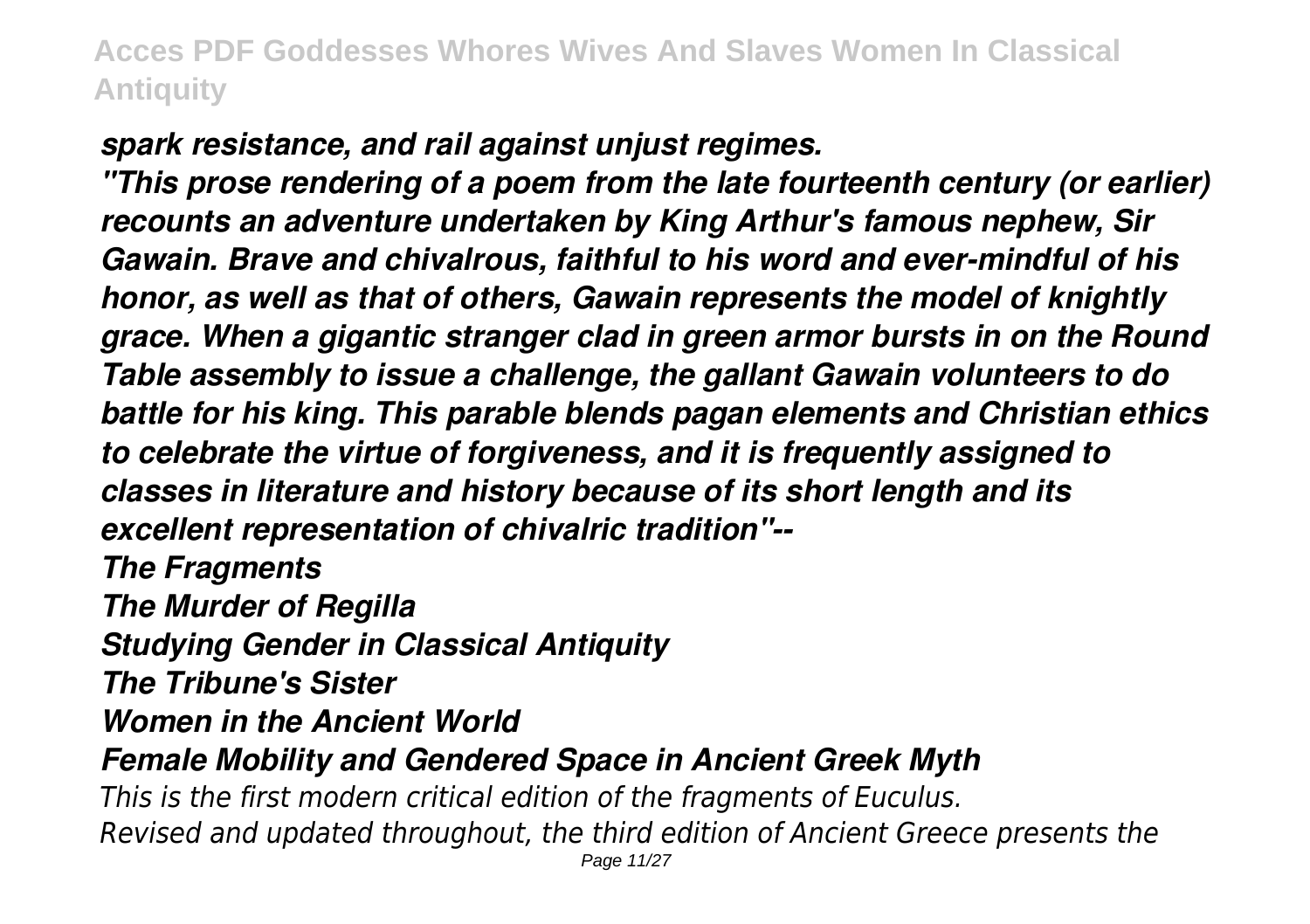*political, social, cultural, and economic history and civilization of ancient Greece in all its complexity and variety. Written by five leading authorities on the classical world, this captivating study covers the entire period from the Bronze Age through the Hellenistic Era. FEATURES \* New! Extensively revised coverage of early Greece by new coauthor David Tandy \* New! A revised art program that includes two eightpage color inserts (one new to this edition), 180 black-and-white photos and line drawings, and eighteen maps \* Uniquely in-depth coverage of social and cultural topics including women and family life, material culture, religion, law, homosexuality, slavery, athletics, and life in the countryside \* Excerpts from ancient documents, selective recommendations for further reading, and a timeline and general introduction that provide a bird's-eye view of Greek history \* Key terms (boldfaced at their first appearance) and an extensive glossary \* New! A Companion Website featuring chapter summaries, self-quizzes, discussion questions, flashcards of key terms, maps, a pronunciation guide, links to useful websites, and a film and television guide*

*This book provides a comprehensive account of the Athenians' conception of women during the classical period of the fifth and fourth centuries BC. Though nothing remains that represents the authentic voice of the women themselves, there is a wealth of evidence showing how men sought to define women. By working through a range of material, from the provisions of Athenian law through to the representations*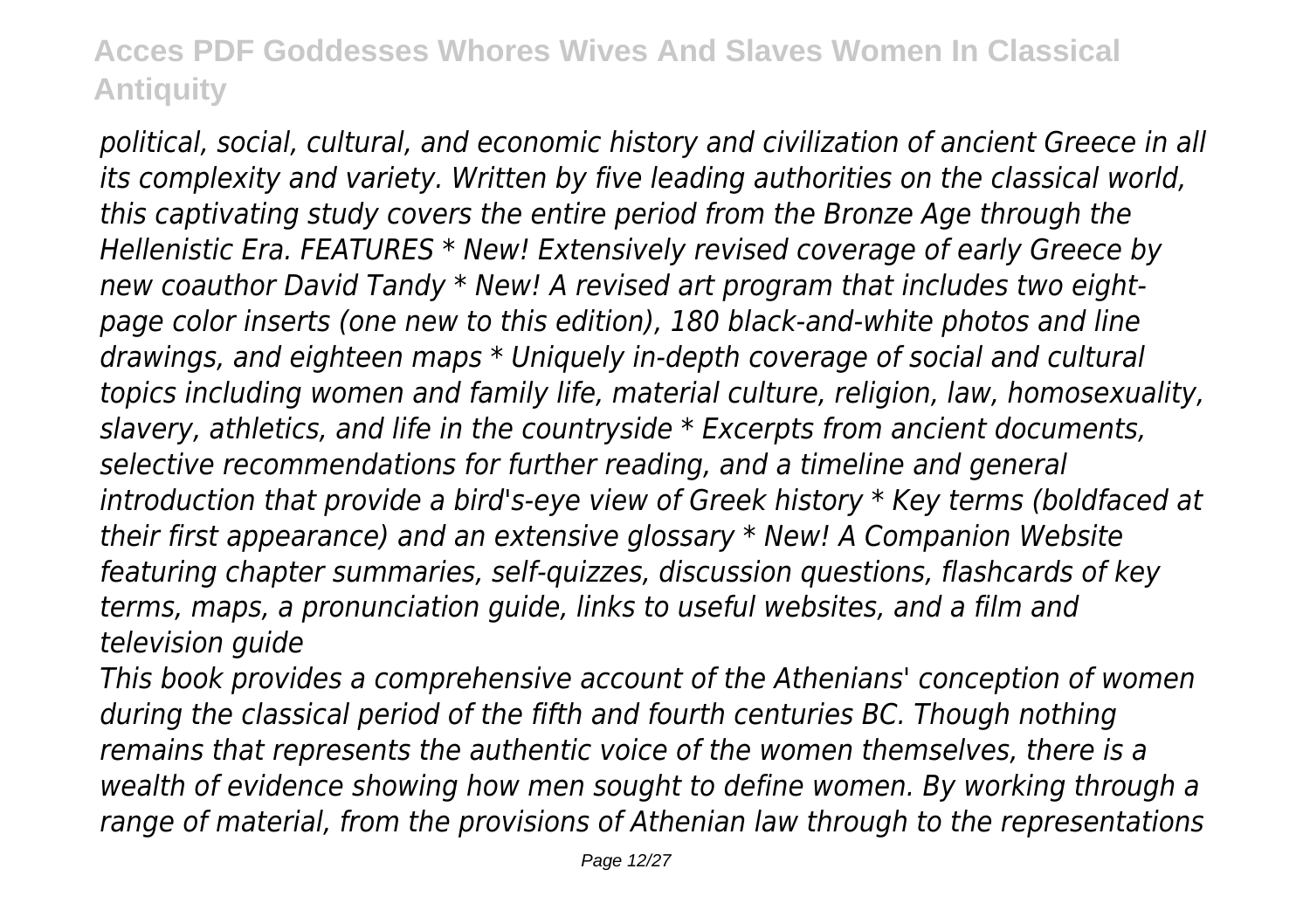*of tragedy and comedy, the author builds up, in the manner of an anthropological ethnography, a coherent and integrated picture of the Athenians' notion of `woman'. Philip II of Macedonia (382–336 BCE), unifier of Greece, author of Greece's first federal constitution, founder of the first territorial state with a centralized administrative structure in Europe, forger of the first Western national army, first great general of the Greek imperial age, strategic and tactical genius, and military reformer who revolutionized warfare in Greece and the West, was one of the greatest captains in the military history of the West. Philip prepared the ground, assembled the resources, conceived the strategic vision, and launched the first modern, tactically sophisticated and strategically capable army in Western military history, making the later victories of his son Alexander possible. Philip's death marked the passing of the classical age of Greek history and warfare and the beginning of its imperial age. To Philip belongs the title of the first great general of a new age of warfare in the West, an age that he initiated with his introduction of a new instrument of war, the Macedonian phalanx, and the tactical doctrines to ensure its success. As a practitioner of the political art, Philip also had no equal. In all these things, Philip exceeded Alexander's triumphs. This book establishes Philip's legitimate and deserved place in military history, which, until now, has been largely minimized in favor of his son by the classicist writers who have dominated the field of ancient biography. Richard Gabriel, renowned military historian, has given us the first*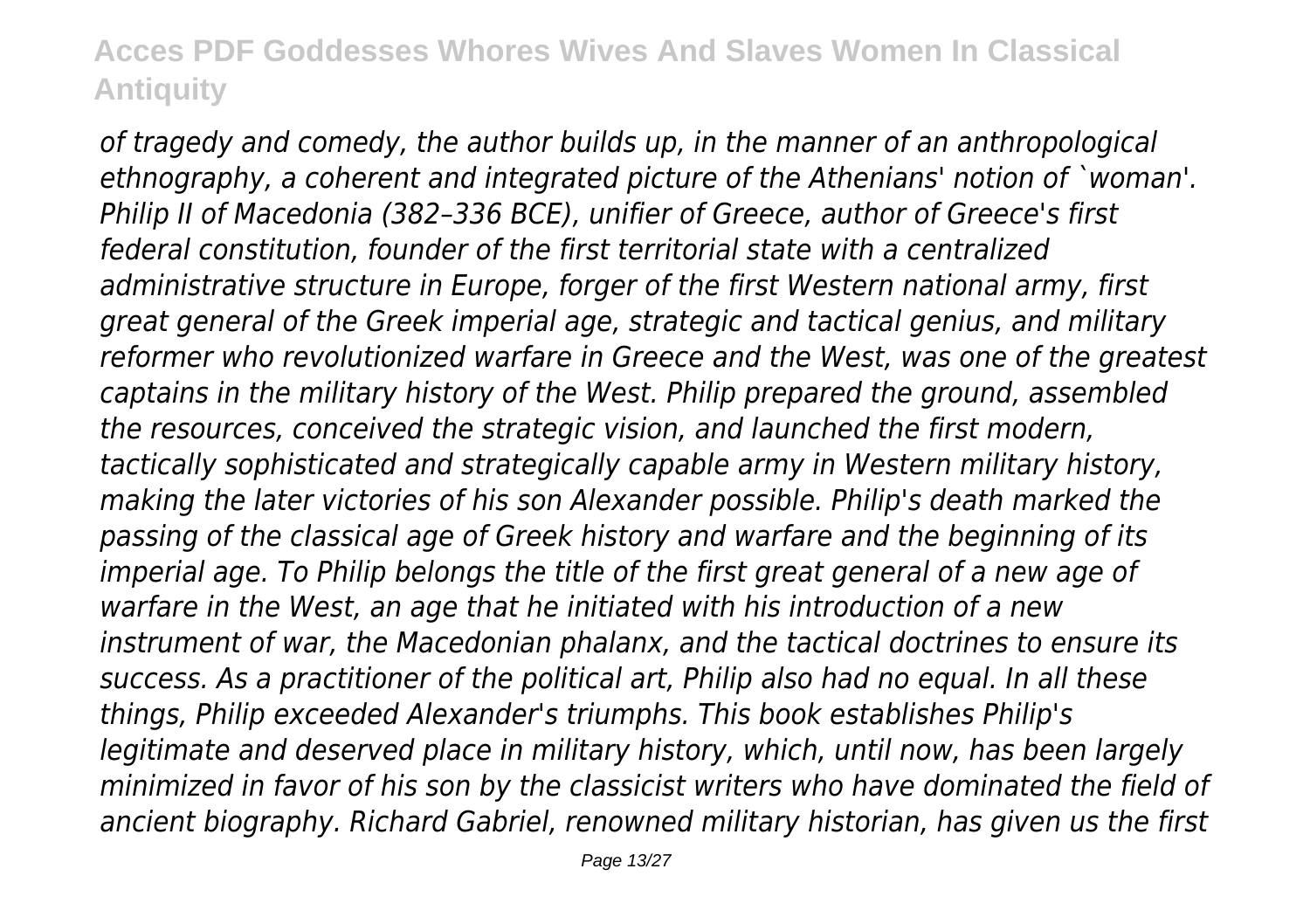# *military biography of Philip II of Macedonia.*

*Women in Ancient Rome*

*Queens, Goddesses, Amazons in Renaissance and Baroque Art*

*Women in Greek Myth*

*Sir Gawain and the Green Knight*

*A Companion to Women in the Ancient World*

*A Political, Social, and Cultural History*

turbulent political climate in which she operated. Weighing the value of the several kinds of testimony about her and extracting a picture as faithful to historical truth as possible, this work sheds considerable light on the role played by female figures in Roman fiction and historiography. --

Information about women is scattered throughout the fragmented mosaic of ancient history: the vivid poetry of Sappho survived antiquity on remnants of damaged papyrus; the inscription on a beautiful fourth century B.C.E. grave praises the virtues of Mnesarete, an Athenian woman who died young; a great number of Roman wives were found guilty of poisoning their husbands, but was it accidental food poisoning, or disease, or something more sinister. Apart from the legends of Cleopatra, Dido and Lucretia, and images of graceful maidens dancing on urns, the evidence about the lives of women of the classical world--visual, archaeological, and written--has remained uncollected and uninterpreted. Now, the lavishly illustrated and meticulously researched Women in the Classical World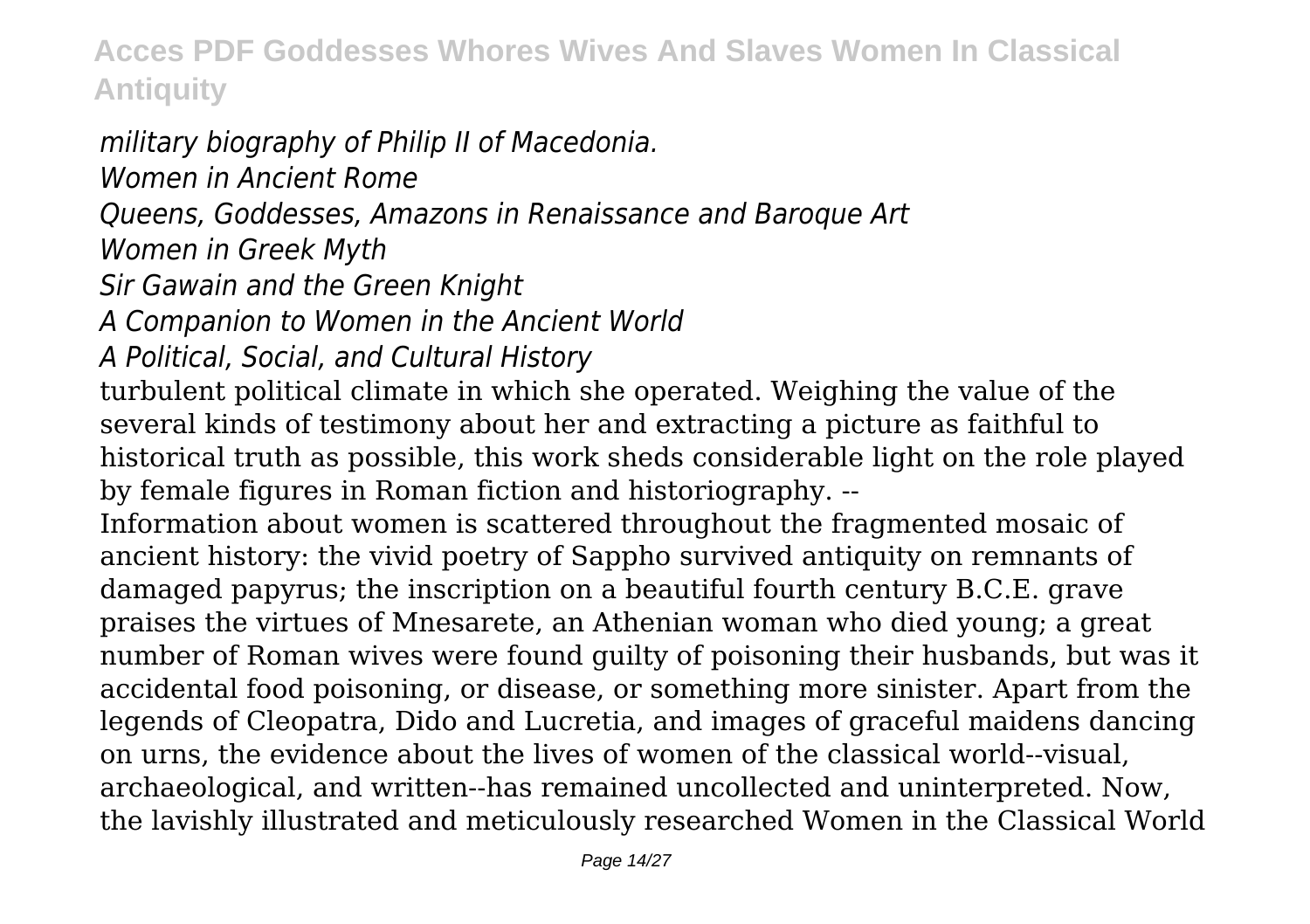lifts the curtain on the women of ancient Greece and Rome, exploring the lives of slaves and prostitutes, Athenian housewives, and Rome's imperial family. The first book on classical women to give equal weight to written texts and artistic representations, it brings together a great wealth of materials--poetry, vase painting, legislation, medical treatises, architecture, religious and funerary art, women's ornaments, historical epics, political speeches, even ancient coins--to present women in the historical and cultural context of their time. Written by leading experts in the fields of ancient history and art history, women's studies, and Greek and Roman literature, the book's chronological arrangement allows the changing roles of women to unfold over a thousand-year period, beginning in the eighth century B.C.E. Both the art and the literature highlight women's creativity, sexuality and coming of age, marriage and childrearing, religious and public roles, and other themes. Fascinating chapters report on the wild behavior of Spartan and Etruscan women and the mythical Amazons; the changing views of the female body presented in male-authored gynecological treatises; the "new woman" represented by the love poetry of the late Republic and Augustan Age; and the traces of upper- and lower-class life in Pompeii, miraculously preserved by the eruption of Mount Vesuvius in 79 C.E. Provocative and surprising, Women in the Classical World is a masterly foray into the past, and a definitive statement on the lives of women in ancient Greece and Rome.

This collection of essays explores the lives and roles of women in antiquity. A recurring theme is the relationship between private and public, and many of the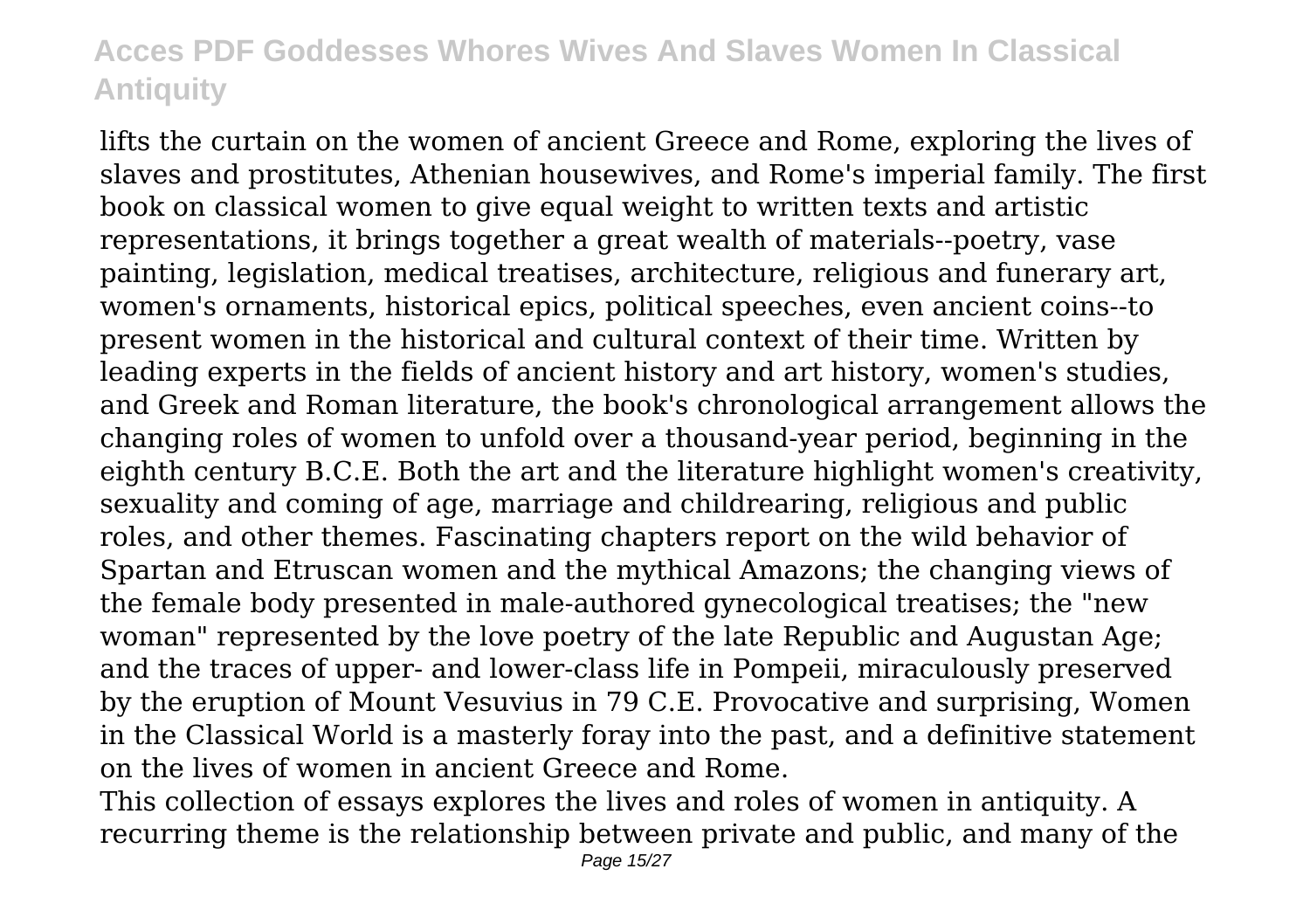essays find that women's public roles develop as a result of their private lives, specifically their family relationships. Essays on Hellenistic queens and Spartan and Roman women document how women exerted political power--usually, but not always, through their relationship to male leaders--and show how political upheaval created opportunities for them to exercise powers previously reserved for men. Essays on the writings of Sappho and Nossis focus on the interaction between women's public and private discourses. The collection also includes discussion of Athenian and Roman marriage and the intrusion of the state into the sexual lives of Greek, Roman, and Jewish women as well as an investigation of scientific opinion about female physiology. The contributors are Sarah B. Pomeroy, Jane McIntosh Snyder, Marilyn M. Skinner, Cynthia B. Patterson, Ann Ellis Hanson, Lesley Dean-Jones, Natalie Boymel Kampen, Mary Taliaferro Boatwright, and Shaye J.D. Cohen.

Ancient Greek culture is pervaded by a profound ambivalence regarding female beauty. It is an awe-inspiring, supremely desirable gift from the gods, essential to the perpetuation of a man's name through reproduction; yet it also grants women terrifying power over men, posing a threat inseparable from its allure. The myth of Helen is the central site in which the ancient Greeks expressed and reworked their culture's anxieties about erotic desire. Despite the passage of three millennia, contemporary culture remains almost obsessively preoccupied with all the power and danger of female beauty and sexuality that Helen still represents. Yet Helen, the embodiment of these concerns for our purported cultural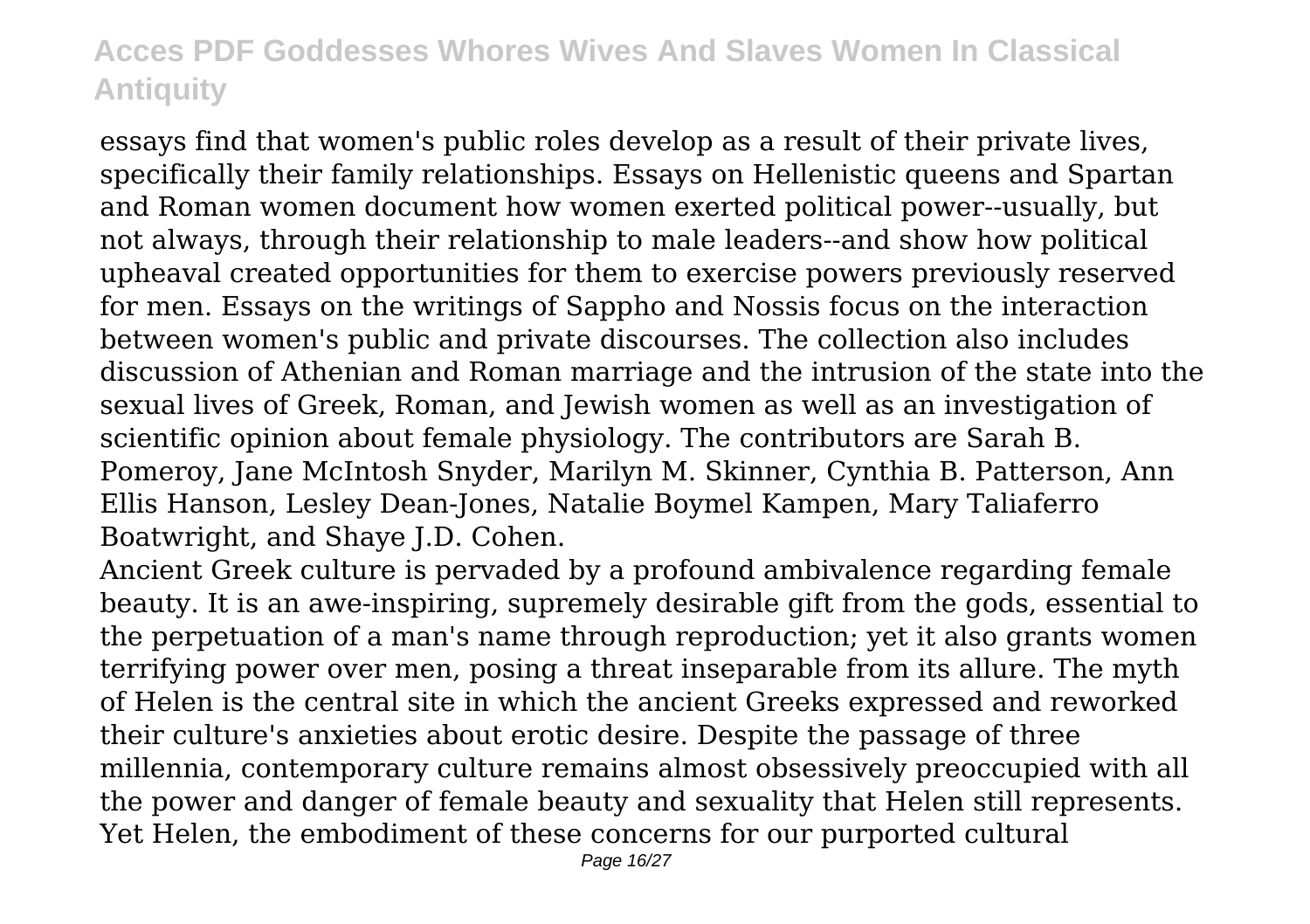ancestors, has been little studied from this perspective. Such issues are also central to contemporary feminist thought. Helen of Troy engages with the ancient origins of the persistent anxiety about female beauty, focusing on this key figure from ancient Greek culture in a way that both extends our understanding of that culture and provides a useful perspective for reconsidering aspects of our own. Moving from Homer and Hesiod to Sappho, Aeschylus, and Euripides, Ruby Blondell offers a fresh examination of the paradoxes and ambiguities that Helen embodies. In addition to literary sources, Blondell considers the archaeological record, which contains evidence of Helen's role as a cult figure, worshipped by maidens and newlyweds. The result is a compelling new interpretation of this alluring figure.

From Alexander to Cleopatra

Ancient Greece

The Consuming Passions of Classical Athens

Their History and Writings

Pythagorean Women

Women in Ancient Greece

The history of women in ancient Rome is fascinating and exhilarating. It gives a unique insight into one of the world's most dynamic, successful superpower civilisations and illuminates a considerable number of admirable, exciting, evil, slatternly and dangerous women fighting to be heard and seen against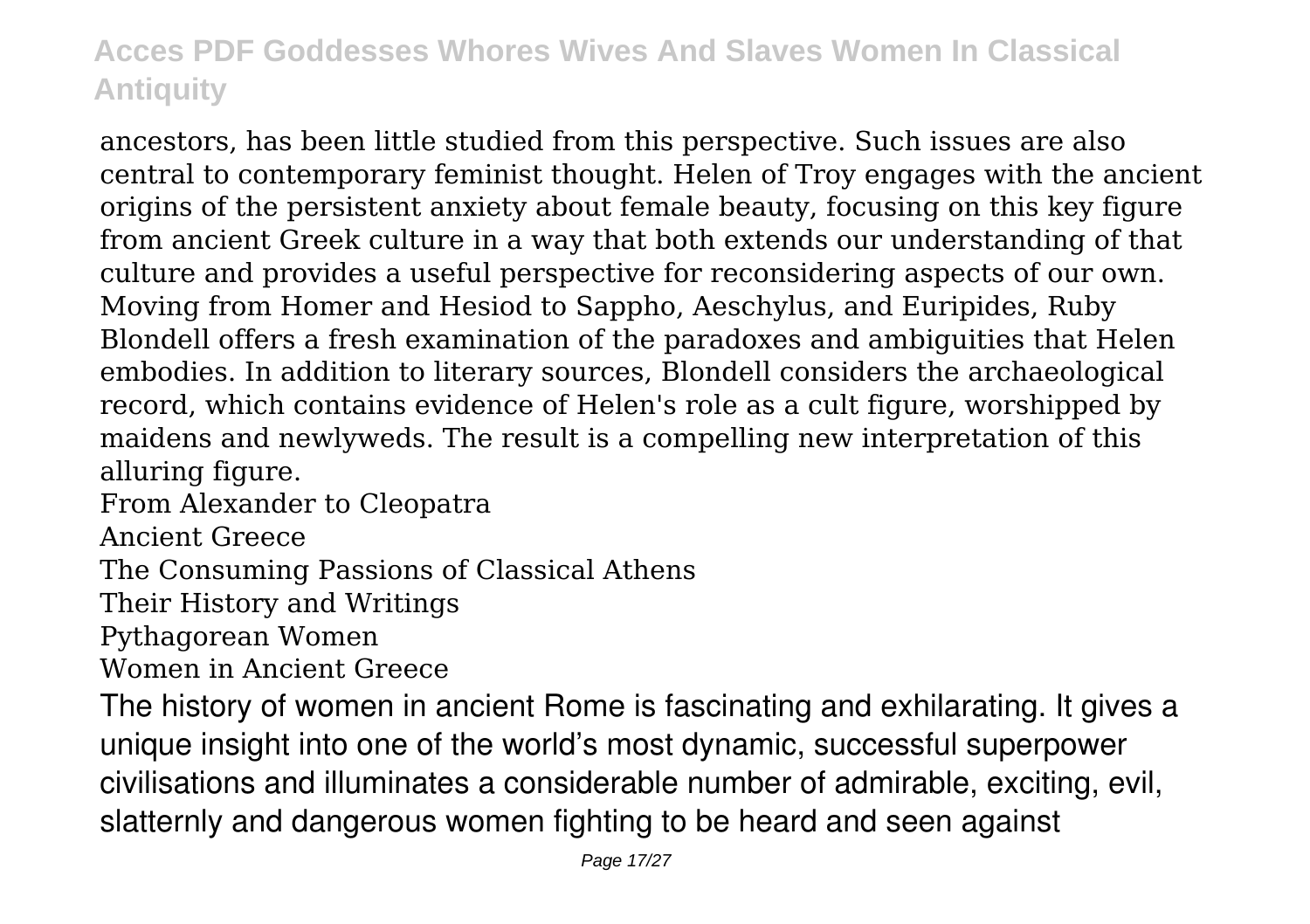insurmountable odds in a world run by men for men.'Silent' is a word that is sometimes used to describe these women, because of the paucity of their own first-hand evidence for their lives; 'silent' can also be used to describe how the typical Roman male liked his women. Some women, though, broke that silence and forged an identity of their own in a largely suspicious, paranoid, patronising and critical world.It is those women whom we meet in this intriguing book. Paul Chrystal examines aspects of the Roman woman's lifestyle and her evolving role in the family. We meet the assertive, brave, pernicious and outrageous women in the public arena; we learn about women's education and of artistic, cultured women; we meet women soothsayers, witches and ghosts; we examine the role of women in religion and in the mystery cults. We learn of women as health professionals; women's medicine; women's sexuality; woman as mistress, prostitute and pimp.

Largely excluded from any public role, the women of ancient Greece nonetheless appear in various guises in the art and writing of the period, and in legal documents. These representations, in Sue Blundell's analysis, reveal a great deal about women's day-to-day experience as well as their legal and economic position - and how they were regarded by men.

Robert Knapp seeks out the ordinary people who formed the fabric of everyday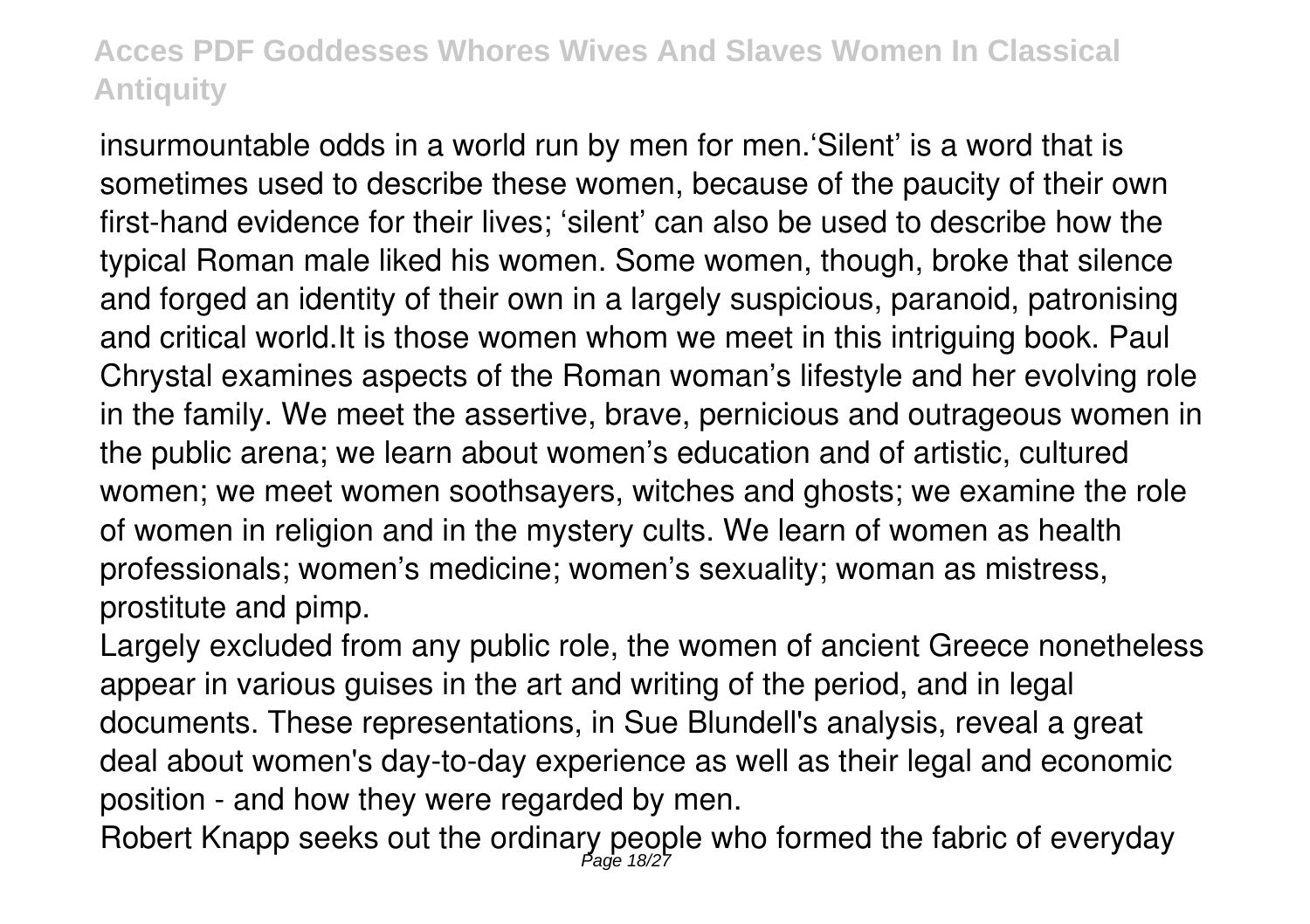life in ancient Rome and the outlaws and pirates who lay beyond it. They are the housewives, prostitutes, freedmen, slaves, soldiers, and gladiators who lived commonplace lives and left almost no trace in history - until now. But their words are preserved in literature, letters, inscriptions and graffiti and their traces can be found in the histories, treatises, plays and poetry created by the elite. A world lost from view for two millennia is recreated through these, and other, tell-tale bits of evidence cast off by the visible mass of Roman history and culture. Invisible Romans reveals how everyday Romans sought to survive and thrive under the afflictions of disease, war, and violence, and to control their fates under powers that both oppressed and ignored them. Their lives - both familiar and foreign to ours today - are shown against the tumult of a great empire that shaped their worlds as it forged the wider world around them.

Examines women whose influence was positive, as well as those whose reputations were more notoriousSupremely well researched from many different historical sourcesSuperbly illustrated with photographs and drawings Women in Ancient Greece is a much-needed analysis of how women behaved in Greek society, how they were regarded, and the restrictions imposed on their actions. Given that ancient Greece was very much a man's world, most books on ancient Greek society tend to focus on men; this book redresses the imbalance by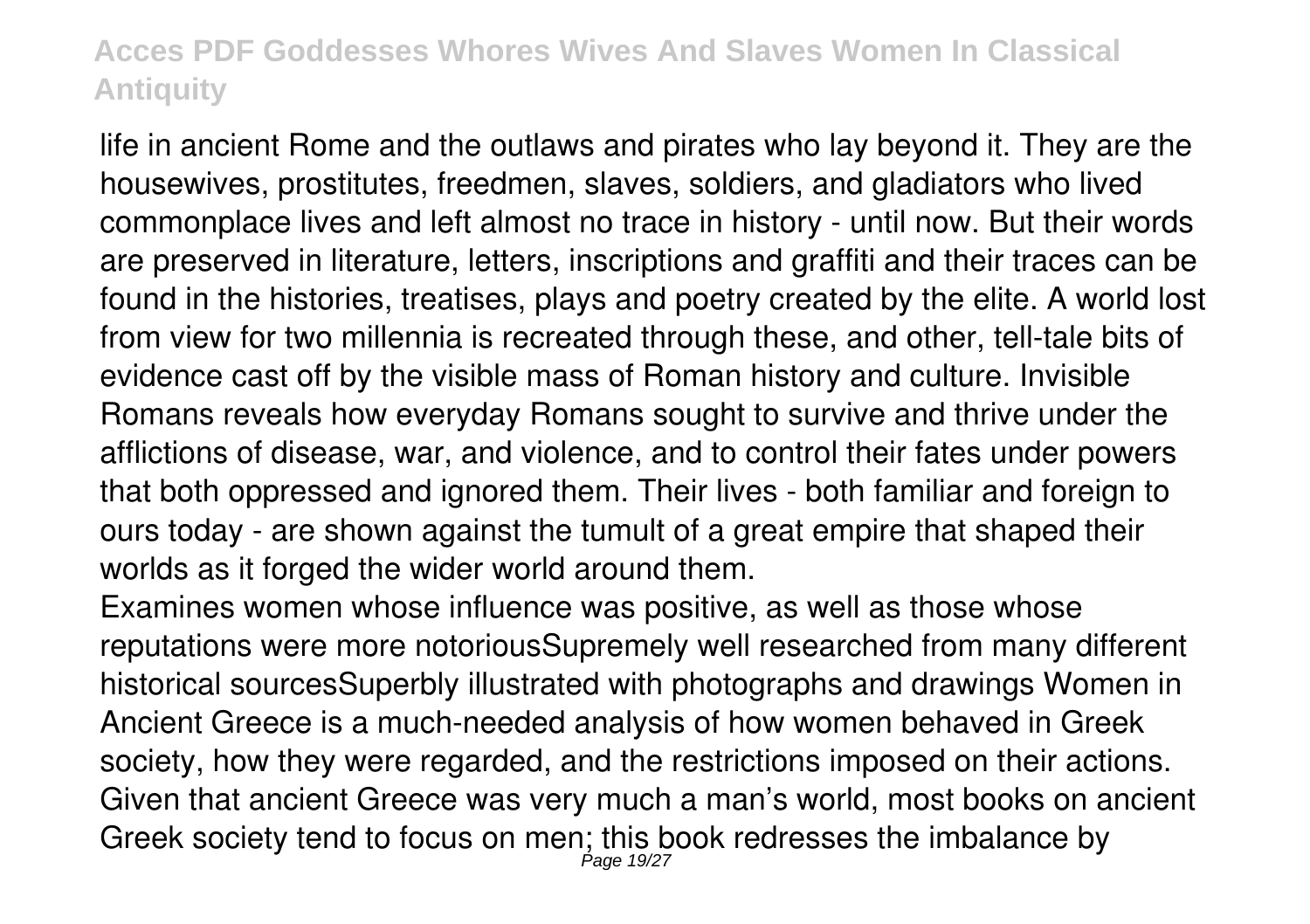shining the spotlight on that neglected other half. Women had significant roles to play in Greek society and culture – this book illuminates those roles. Women in Ancient Greece asks the controversial question: how far is the assumption that women were secluded and excluded just an illusion? It answers it by exploring the treatment of women in Greek myth and epic; their treatment by playwrights, poets and philosophers; and the actions of liberated women in Minoan Crete, Sparta and the Hellenistic era when some elite women were politically prominent. It covers women in Athens, Sparta and in other city states; describes women writers, philosophers, artists and scientists; it explores love, marriage and adultery, the virtuous and the meretricious; and the roles women played in death and religion. Crucially, the book is people-based, drawing much of its evidence and many of its conclusions from lives lived by historical Greek women. Women in Athenian Law and Life Women in Classical Antiquity Invisible Romans Women's Life in Greece and Rome Representations and Realities Goddesses, Whores, Wives and Slaves *A rich collection of source material on women in the ancient Greek* Page 20/27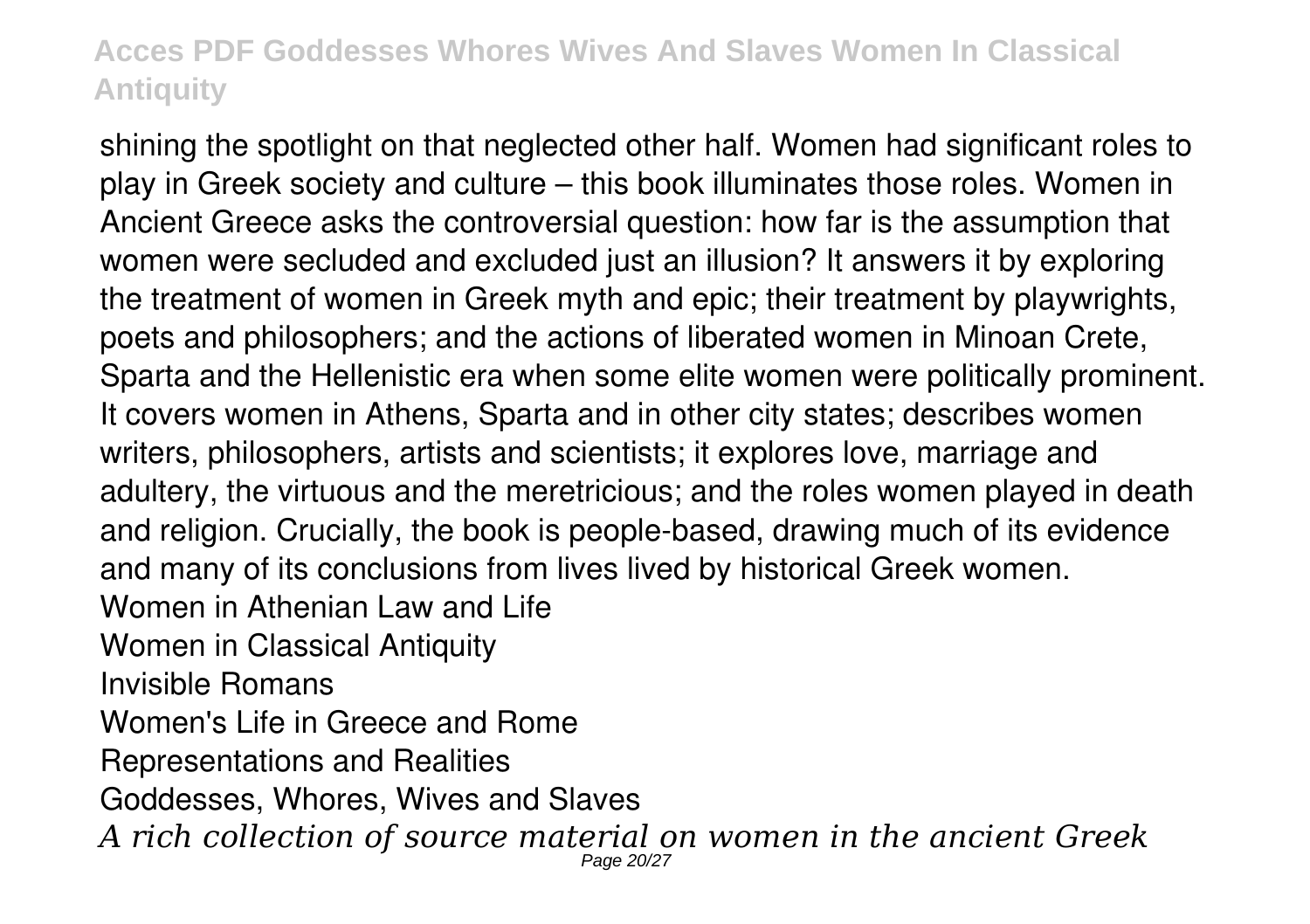*world including literary, rhetorical, philosophical and legal sources, and papyri and inscriptions.*

*Cover -- Contents -- Acknowledgments -- Note on Abbreviations -- Chronology -- Introduction -- 1 Who Were the Pythagorean Women? -- 2 Wives, Mothers, Sisters, Daughters -- 3 Who Were the Neopythagorean Women Authors? -- 4 Introduction to the Prose Writings of Neopythagorean Women -- 5 The Letters and Treatises of Neopythagorean Women in the East -- 6 The Letters and Treatises of Neopythagorean Women in the West -- 7 The Neopythagorean Women as Philosophers -- Notes -- Index -- A -- B -- C -- D -- E -- F -- G -- H -- I -- J -- K -- L -- M -- N -- O -- P -- R -- S -- T -- V -- W -- X -- Z. Born to an illustrious Roman family in 125 BCE, Regilla was married at the age of fifteen to Herodes, a wealthy Greek. Twenty years later--and eight months pregnant with her sixth child--Regilla died under mysterious circumstances, after a blow to the abdomen delivered by Herodes's freedman. Though Herodes was charged, he was acquitted. Pomeroy's investigation suggests that despite Herodes's erection of numerous monuments to his deceased wife, he was in fact guilty of the crime.* Page 21/27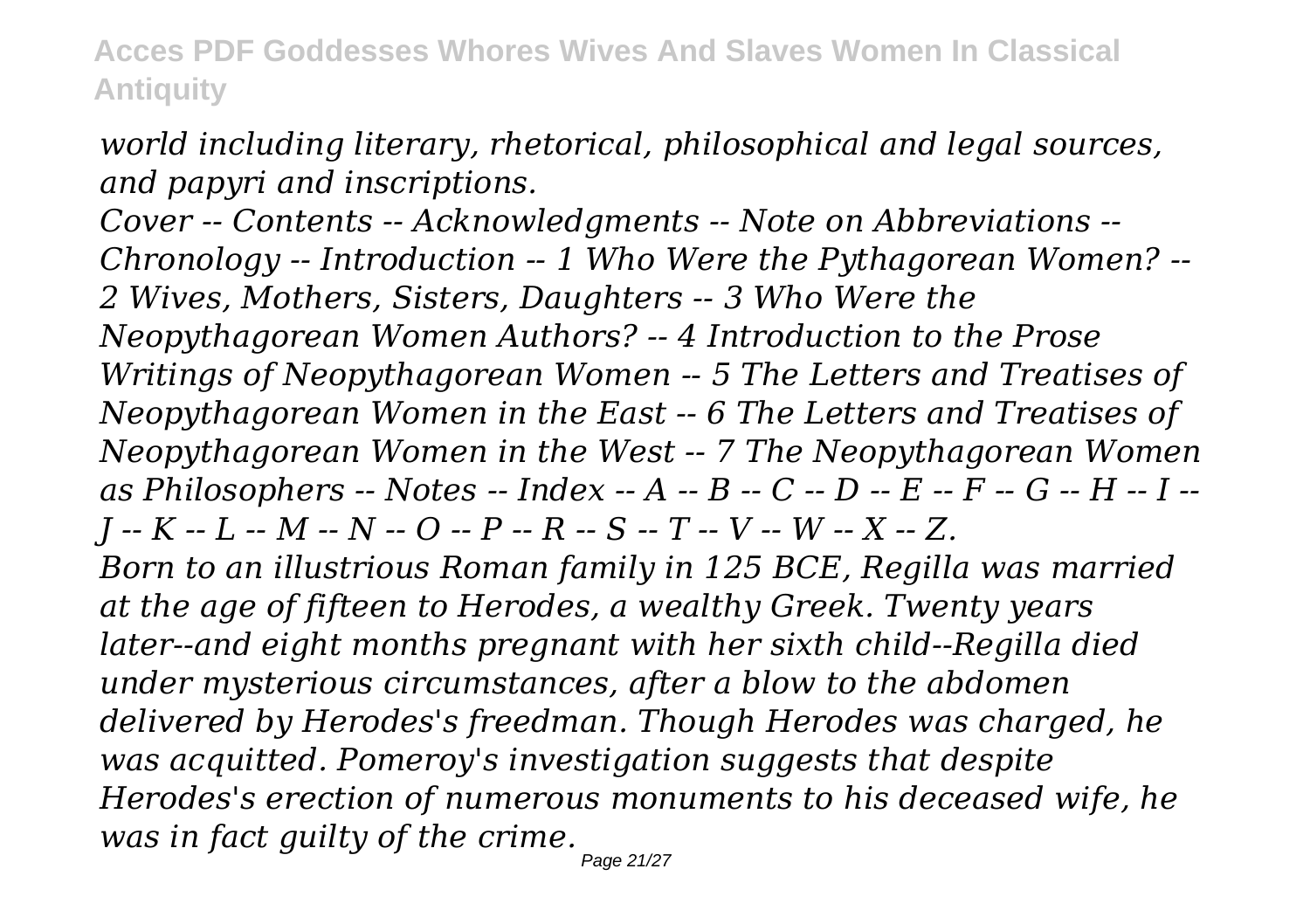*"Through a set of original essays, this volume showcases new directions in the well-established field of the study of women in Greco-Roman antiquity. Sarah Pomeroy's groundbreaking Goddesses, Whores, Wives, and Slaves (1975) introduced scholars, students, and general readers to a new area of inquiry. Building upon and moving beyond that seminal work, the contributions to this volume together represent a next step in this interdisciplinary field. Contributors, all of whom have been influenced directly or indirectly by Pomeroy's Goddesses and other work, include scholars with training in the study of history, literature, law, art, medicine, epigraphy, papyrology, and archaeology. Covering a wide range of time periods and utilizing a variety of approaches, the essays will help readers to see women in antiquity with new eyes and to view anew issues related to women today"--*

*Clodia Metelli a case of domestic violence in antiquity Sarah B. Pomeroy*

*Philip II of Macedonia*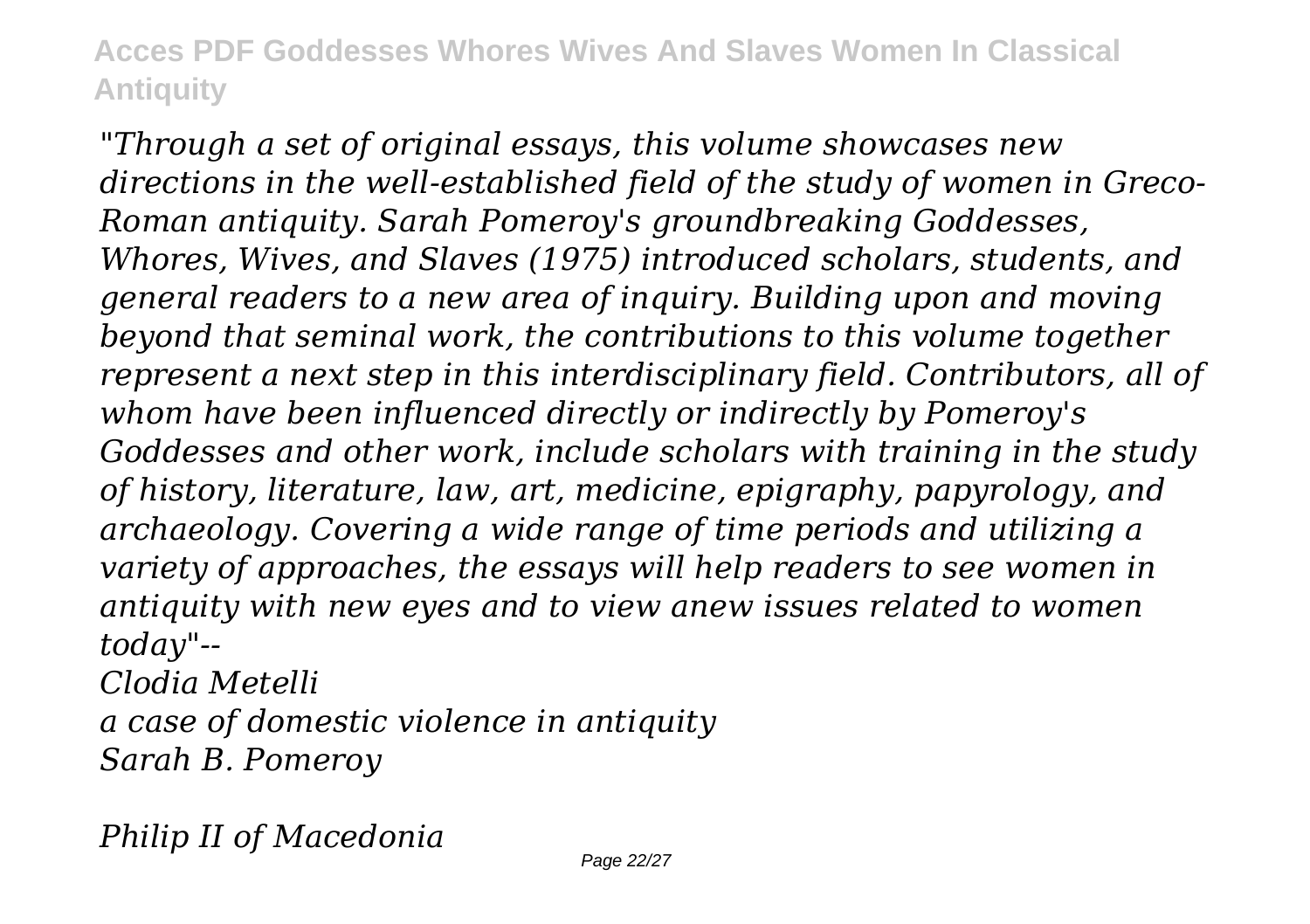## *History 311 Companion Web Page to Sarah B. Pomeroy's Goddesses, Whores, Wives, and Slaves*

*The agenda and significance of women in antiquity has gained considerable attention in recent years. In this book diverse roles for and attitudes to women in ancient societies are explored: women as witches, as courtesans, as mothers, as priestesses, as nuns, as heiresses and typically as eranged. The shifting focus is variously economic, social, biological, religious and artistic. The studies cover a wide geographic and chronological range, from the ancient Hittite kingdom to the Byzantine Empires.*

*What did women do in ancient Greece and Rome? Did Socrates' wife Xanthippe ever hear his dialogues on beauty and truth? How many many women actually read the histories of Herodotus and Thucydides? When pagan goddesses were as powerful as gods, why was the status of women generally so low? Why, in traditional histories, is half the population effectively invisible? This unique and important book spans a period of 1500 years - from the fall of Troy to the death of Constantine. It examines all the available evidence - literary and archaeological and reconstructs the lives of women from all classes of society.*

*"This guide discusses the nature and development of structuralism and semiotics, calling for a new critical awareness of the ways in which we communicate and drawing attention to their implications for our society. Published in 1977 as the first volume in the New Accents series, Structuralism and Semiotics made crucial*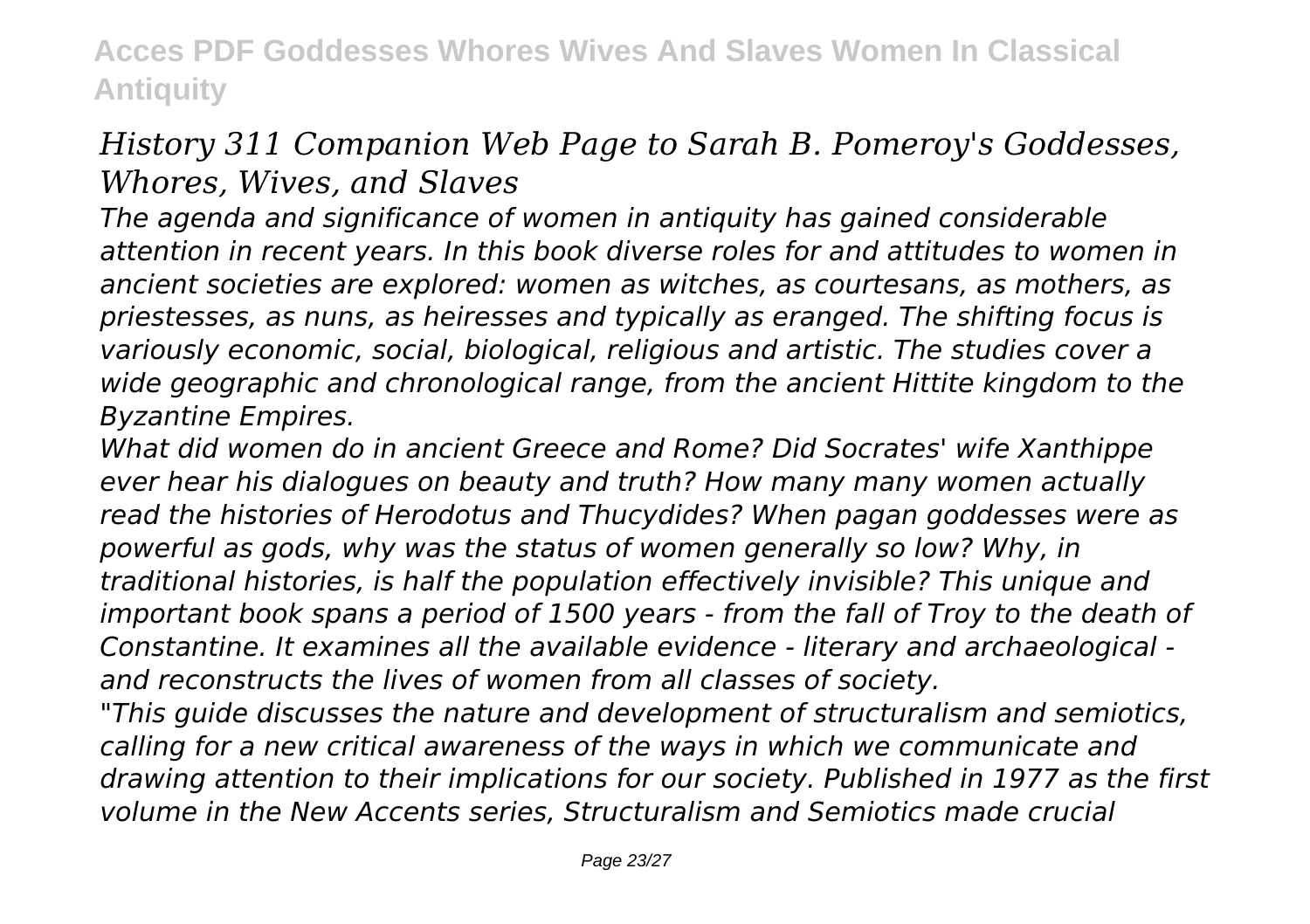*debates in critical theory accessible to those with no prior knowledge of the field, thus enacting its own small revolution. Since then a generation of readers has used the book as an entry not only into structuralism and semiotics, but into the wide range of cultural and critical theories underpinned by these approaches." "Structuralism and Semiotics remains the clearest introduction to some of the most important topics in modern critical theory. An afterword and fresh suggestions for further reading ensure that this new edition will become, like its predecessor, the essential starting point for anyone new to the field."--BOOK JACKET. For centuries, half of the ancient world remained invisible. Until Sarah Pomeroyâe(tm)s enlightening history, the women of antiquity remained unknown to us. What did daily life hold for women in ancient Greece and Rome? How many women read the great histories of Herodotus and Thucydides? Did Socratesâe(tm) wife, Xanthippe, debate with her husband on issues of beauty and truth? Goddesses, Whores, Wives and Slaves is a foundational work of feminism, reconstructing the lives of these lost women of antiquity in order that we might better understand the roots of our own classically influenced society today. Women in Hellenistic Egypt Image and Text Families in Classical and Hellenistic Greece Spartan Women Eubulus Women who Ruled*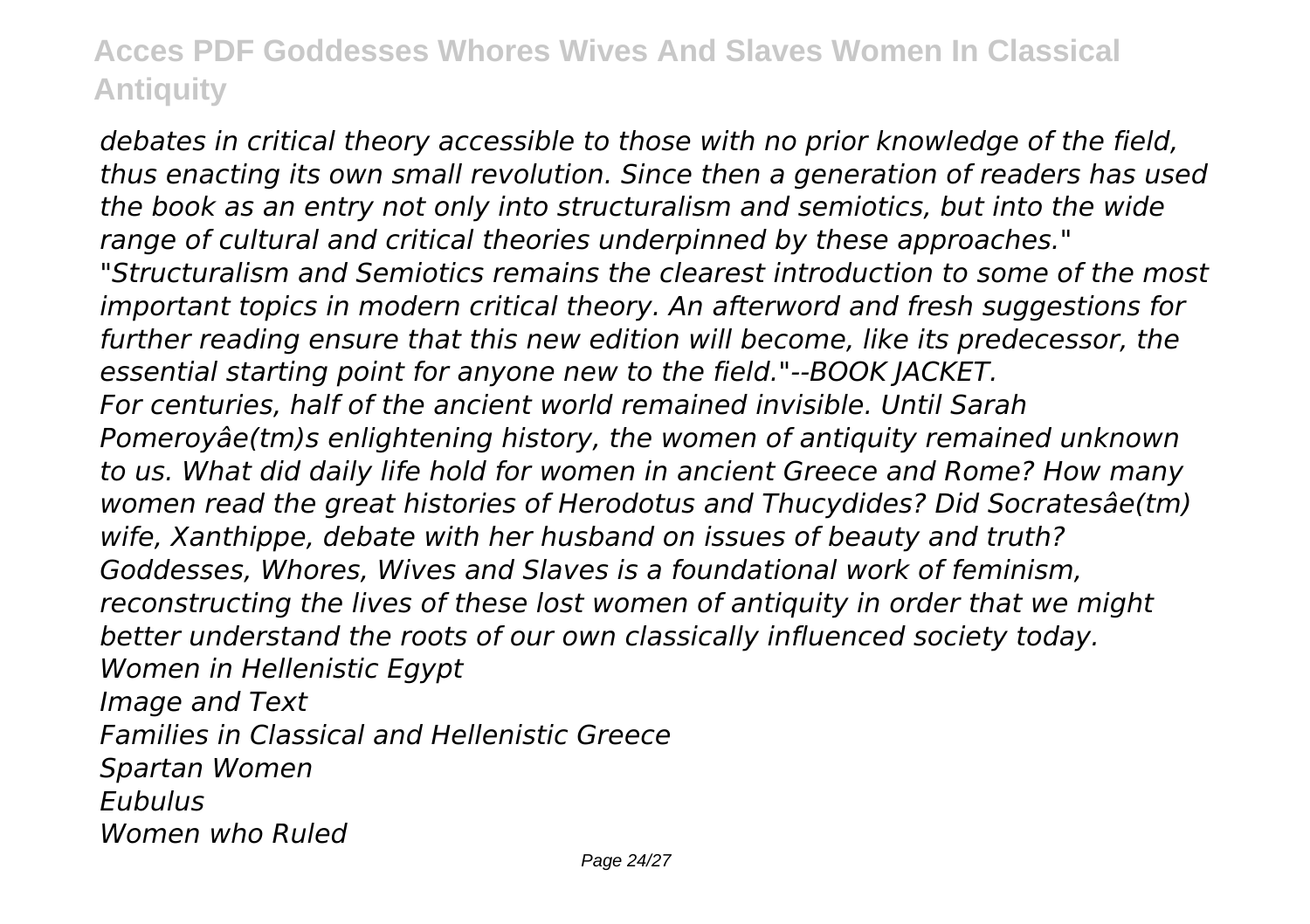*The daily lives and roles of women in the ancient world of Greece and Rome, Egypt and the Near East were fascinating and varied, often going well beyond the traditional view of `a woman's place'. Through themes such as domestic life, religion, royalty, work, motherhood and mourning, stereotypes, costume and the body, this lively book explores the traditions and trends of different cultures, using intriguing juxtapositions of images to compare and contrast thé attitudes of each society. The author takes a fresh and thought - provoking look at new ways of viewing these images, pointing out the signs that reveal how a woman is to be viewed, whether as an example of perfect femininity or the object of scorn. This beautifully designed book is packed with a wide range of objects from the collection of the British Museum, including sculpture, wall - paintings, jewellery, mummy - cases and domestic artefacts. Revealing compelling details about the everyday lives of women in the ancient world, often with surprising resonances for our own lime, it will delight, inform and entertain. In 1660, at the age of thirteen, Maria Sibylla Merian (1647-1717) began her study of butterfly metamorphosis—years*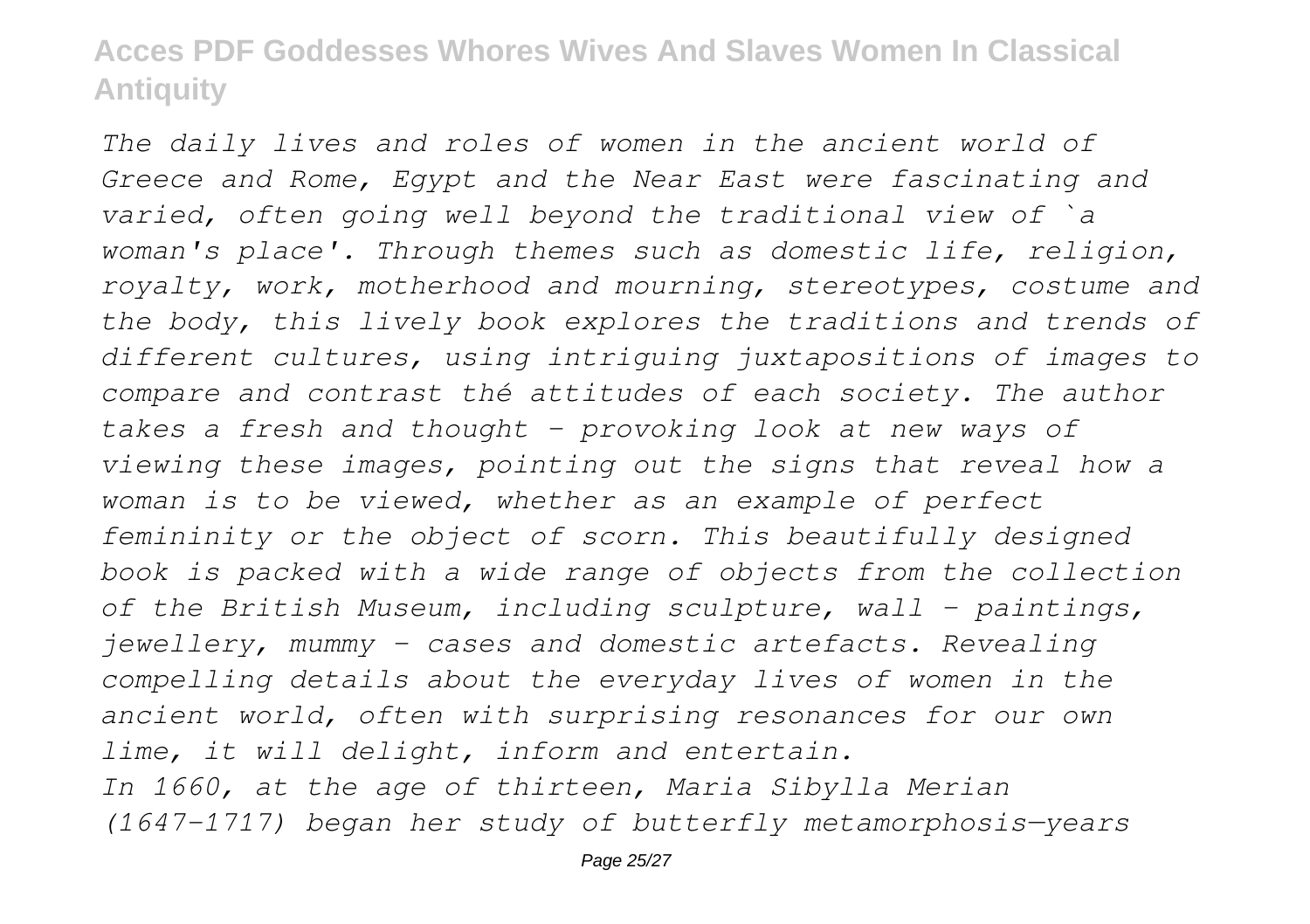*before any other scientist published an accurate description of the process. Later, Merian and her daughter ventured thousands of miles from their home in the Netherlands into the rainforests of South America seeking new and amazing insects to observe and illustrate. Years after her death, Merian's accurate and beautiful illustrations were used by scientists, including Carl Linnaeus, to classify species, and today her prints and paintings are prized by museums around the world. More than a dozen species of plants and animals are named after Merian. The first Merian biography written for ages 10 and up, this book will enchant budding scientists and artists alike. Readers will be inspired by Merian's talent, curiosity, and grit and will be swept up in the story of her life, which was adventurous even by today's standards. With its lively text, quotations from Merian's own study book, and fascinating sidebars on history, art, and science, this volume is an ideal STEAM title for readers of all ages and interests. Greater Than Alexander Courtesans and Fishcakes Women in the Classical World*